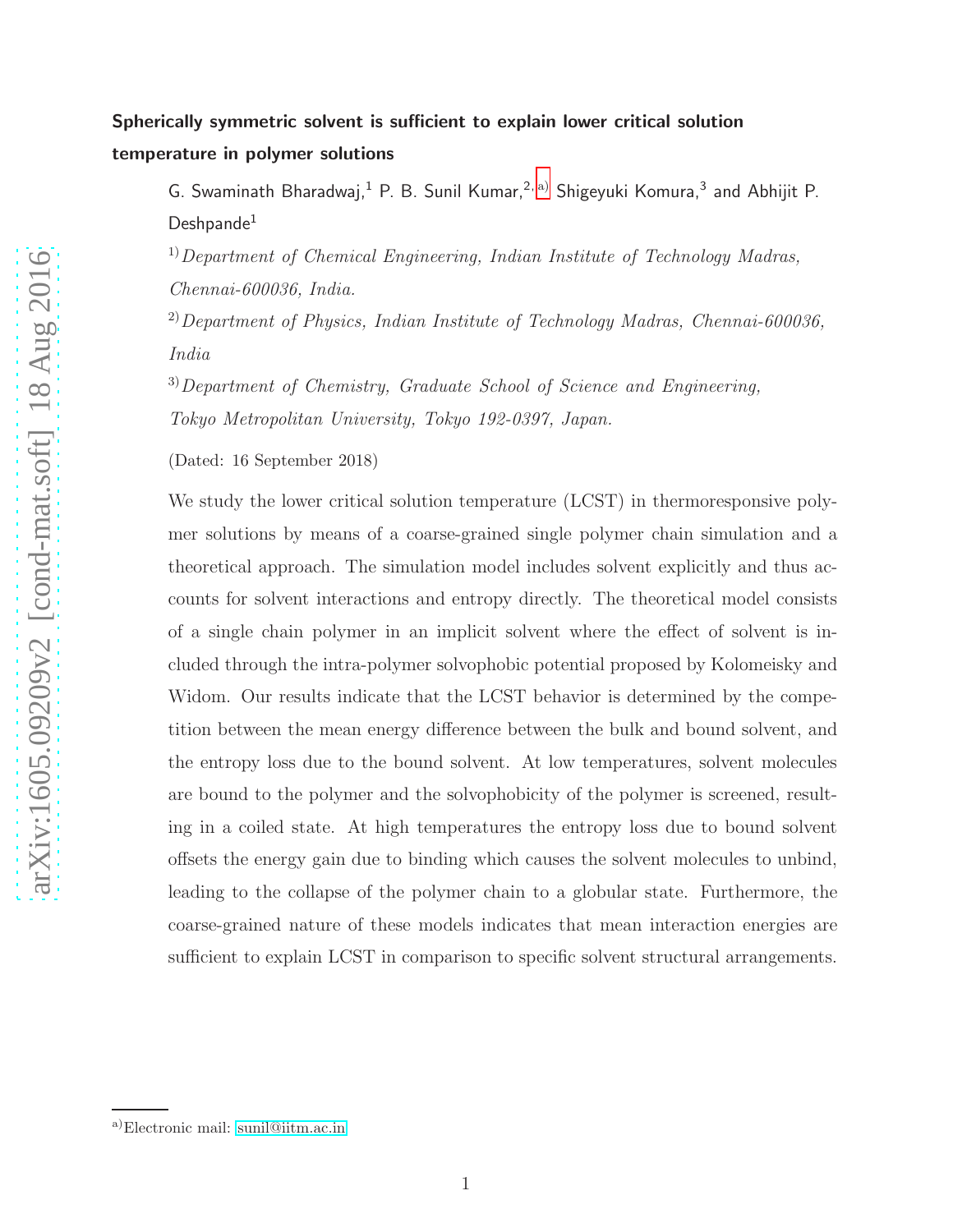# I. INTRODUCTION

Thermoresponsive polymers are an important class of materials which exhibit tem-perature dependent structural changes and find application in drug delivery,<sup>[1](#page-18-0)[,2](#page-18-1)</sup> surface modification,<sup>[3](#page-18-2)</sup> and self-assembled structures.<sup>[4](#page-18-3)</sup> Our interest lies in the family of thermoresponsive polymers which exhibit a lower critical solution temperature (LCST) in aqueous solutions. Along with the LCST, these polymers also exhibit a coil-to-globule transition at the single chain level. A well known example of such thermoresponsive polymers is Poly(N-isopropylacrylamide) (PNiPAM) which exhibits a LCST in water and a upper critical solution temperature (UCST) in solvents such as methanol, ethanol, dimethyl sulfoxide, acetone.<sup>[6](#page-18-4)?</sup> There have been several experimental<sup>[7](#page-18-5)-9</sup> and simulation<sup>[10](#page-18-7)? ?</sup> <sup>-13</sup> studies on the mechanism of the LCST behavior of PNiPAM in water. The tunability of the LCST for different applications has also been explored by studying its variation with additives such as salt,<sup>[16](#page-18-9)[,17](#page-18-10)</sup> surfactant,<sup>[19](#page-18-11)?</sup> ? co-solvents,<sup>[21](#page-19-0)???</sup> <sup>-23</sup> and by the change in macromolecular architecture such as branching and tacticity.[27](#page-19-2)[,28](#page-19-3)

The origin of LCST in thermoresponsive polymer solutions is an important question in the field of polymer science. To understand this phase transition, there have been several attempts, ranging from the mean-field theory to atomistic molecular dynamic simulations,  $10-13,17$  $10-13,17$  $10-13,17$  focusing on the LCST of PNiPAM-water system. A mean-field model was proposed by Okada and Tanka<sup>[29](#page-19-4)</sup> who hypothesized that preferential interaction among bound water molecules (cooperative hydration) controls the transition. The simulation results of Deshmukh *et al.*<sup>[13](#page-18-8)</sup> indicate that the stability of bound water structure is the driving force for the transition. Though insightful, one should keep in mind that the results of these simulations are obtained for a particular polymer-solvent system, and these approaches require very specific interactions, extensive chemical details, or forcefield parameters. Schild *et al.*[30](#page-19-5) have studied the LCST behavior of PNiPAM in water-alcohol mixtures using a combination of experiments and the three-component Flory-Huggins model. In their model, the interaction parameters have been partially taken from experimental data, and it does not give us a clear idea about the generic mechanisms that lead to this phenomena.

In the experimental studies, a rich diversity of material systems based on PNiPAM have been explored to obtain physical insights related to the effect of substituents, copolymers, solvents, and additives. From the view point of the mechanism, Ono and Shikata<sup>[9](#page-18-6)</sup> have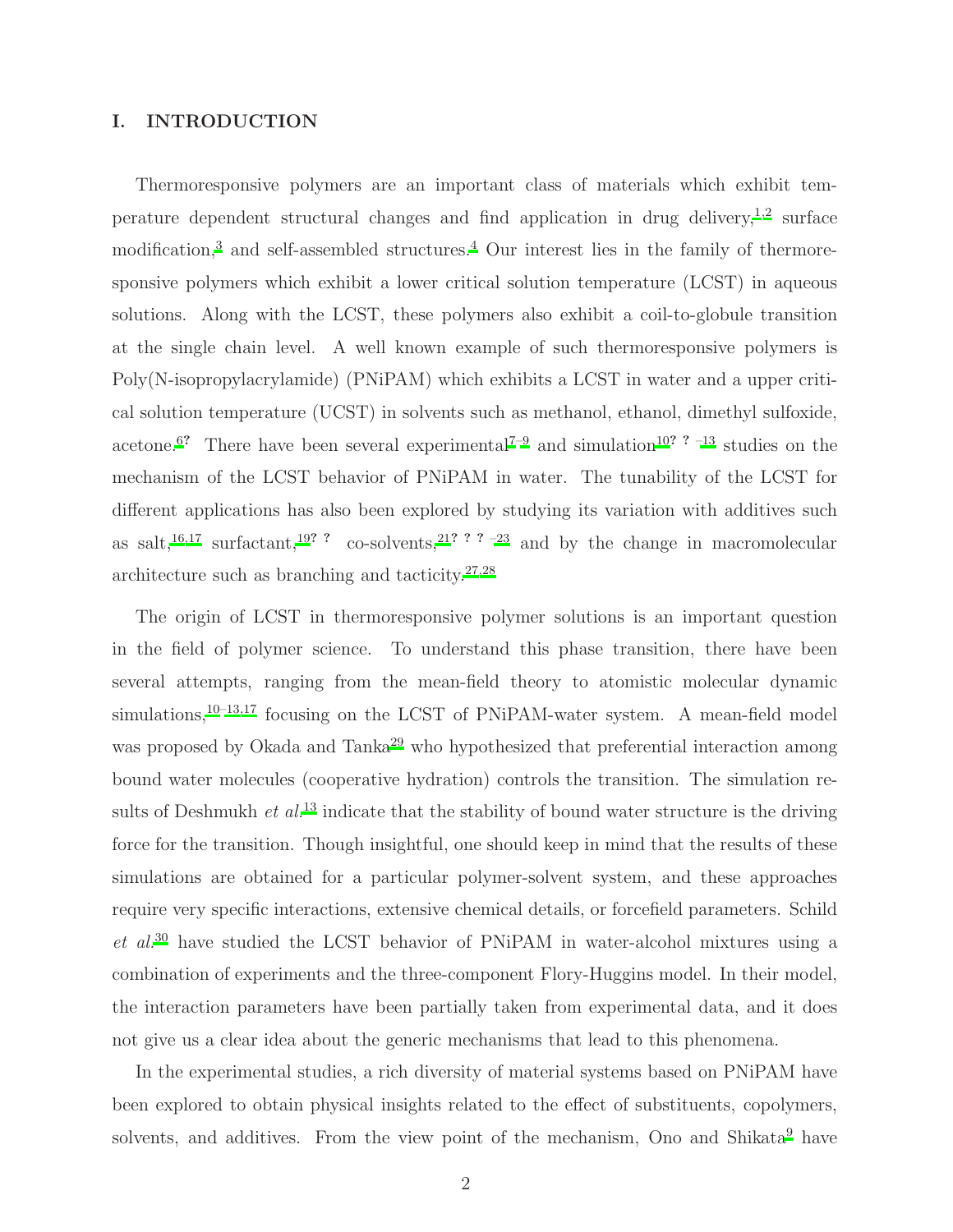calculated the number of water molecules per monomer using high frequency dielectric relaxation measurements. Their results showed that the LCST is driven by the complete dehydration of the PNiPAM chains, showing the importance of bound water near the polymer. Bischofberger and coworkers $6,31$  $6,31$  have performed turbidity and dynamic light scattering on the ternary system of PNiPAM, water, and alcohol. Their results indicate that the thermodynamic description of the solvent is more important than the specific description of local solvent structure.

Given the multiplicity of systems that can exhibit LCST, it is highly pertinent to come up with a model that can exibit LCST broad physical principles. An approach aimed at identifying the minimal model that exhibits LCST will help to understand the relative importance of different contributions. Generic polymer models<sup>[32](#page-19-7)?  $-35$ </sup> are suitable candidates for this kind of approach. The coarse-grained nature of these models allows us to qualitatively study the importance of the competition between entropy and internal energy without invoking to a specific polymer or solvent. In this paper, we develop generic polymer models with spherically symmetric solvent and monomeric beads for simulation and theoretical studies of a coil-to-globule transition. Our results indicate that the LCST depends on the competition between the mean interaction energy difference between the bulk and bound solvent, and entropy of bound solvent. We show that a coarse-grained representation of the solvent is sufficient to exhibit a LCST behavior. This indicates that the mean interaction energy difference between the bound solvent and bulk solvent is more important in comparison to the structural arrangement of the bound solvent. An important point to note is that this work is aimed at a generic understanding of the LCST behavior in thermoresponsive polymers, that does not refer to any particular polymer.

The rest of the paper is organized as follows: in Sec. [II,](#page-2-0) we propose a polymer-solvent model for molecular dynamic simulation studies and introduce the solvophobic potential<sup>[37](#page-19-9)</sup> used in the theoretical approach. Section [III](#page-8-0) presents the simulation results and numerical calculations of the theoretical model. In Sec. [IV,](#page-16-0) our findings will be summarized.

#### <span id="page-2-0"></span>II. MODELS

In this section, we discuss our models used for the simulation and theoretical studies. While simulations are carried out using a bead-spring model for polymers in an homogenous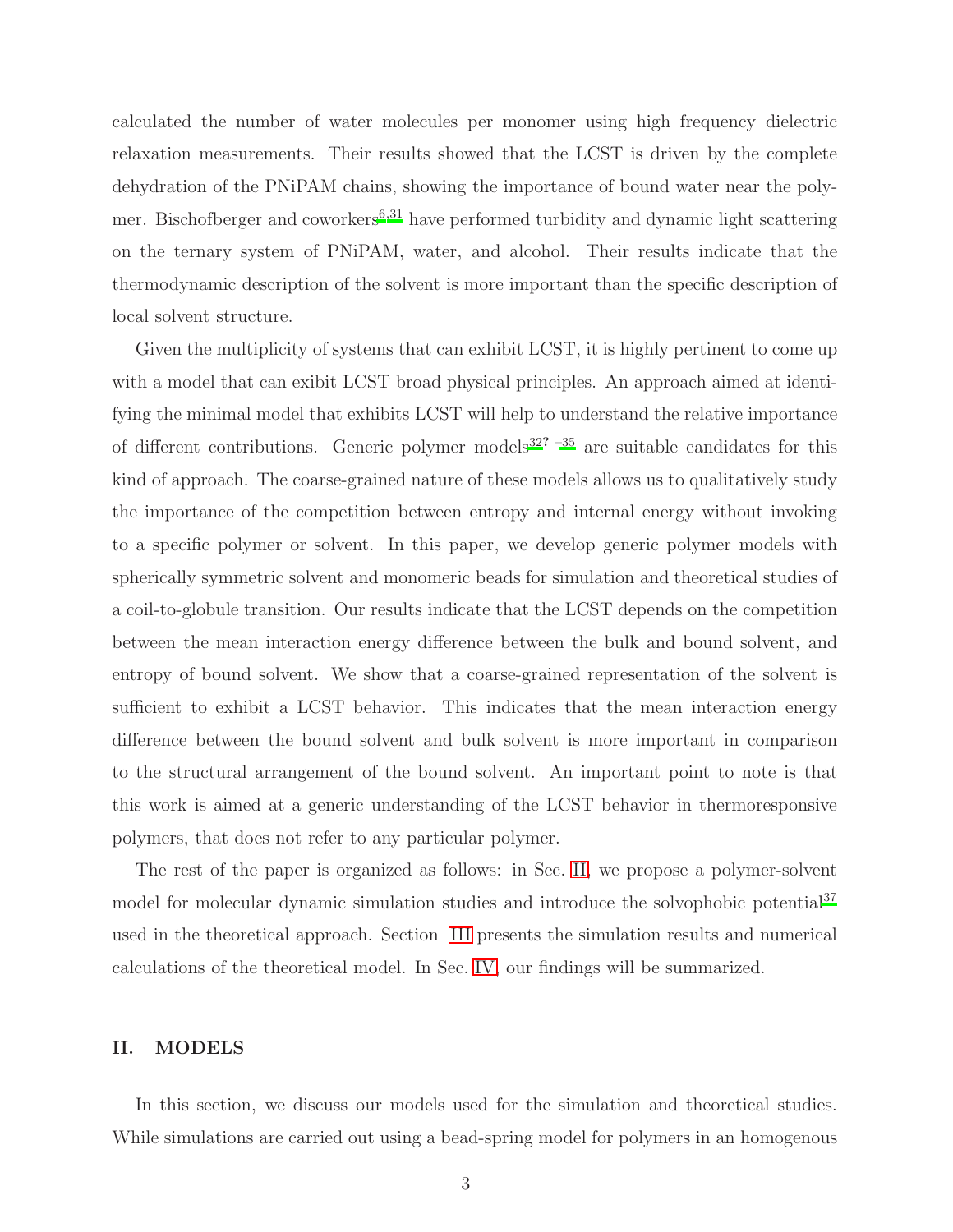single component solvent, a phenomenological model is used for the theoretical analysis. Below we describe these models in detail.

#### A. Generic polymer model with explicit solvent

For the simulation studies, we model the polymer as a linear chain consisting of alternating solvophobic and amphiphilic beads (N total beads,  $N/2$  solvophobic, and  $N/2$  amphiphilic beads). The motivation behind the presence of two different kinds of beads is to capture the behavior of the acrylamide family of thermoresponsive polymers in a generic manner (see Fig. [1\)](#page-3-0). The methylene units along the backbone are analogous to hydrophobic beads. The substituted methylene units, most generally will have both hydrophilic and hydrophobic groups, and therefore analogous to amphiphilic beads. We emphasize that the intention is to use a generic model, without relating to any specific polymer system.



<span id="page-3-0"></span>FIG. 1. Ad-hoc mapping of the acrylamide family of thermoresponsive polymers.  $R_1$  and  $R_2$  can be any arbitrary groups. The part of the monomer within the red box may have both hydrophilic and hydrophobic groups due to which it is modeled as an amphiphilic bead.

The amphiphilic bead has attractive interactions with both the solvent and the solvophobic beads. The interaction between the solvophobic bead and the solvent is purely repulsive. The solvent can be introduced either by including it explicitly or by incorporating its effects implicitly within the interaction potentials. Since coarse-grained potentials are obtained by integrating out the internal degrees of freedom of the unit, it is temperature dependent in general. When the scale of coarse graining is small, such a dependence is weak and can be neglected. However, when the solvent is implicit, the interaction potentials have a stronger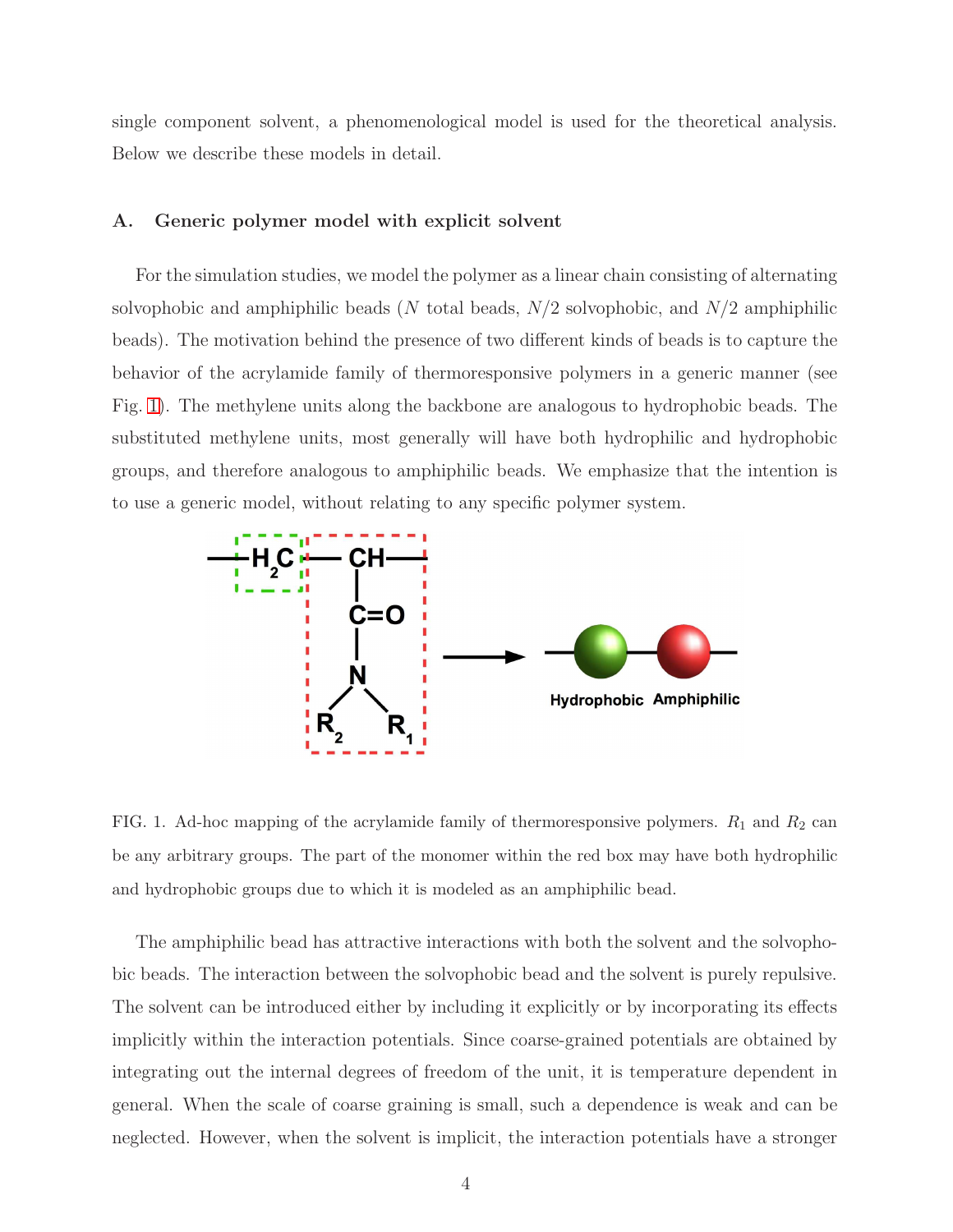dependence on the temperature, and the nature of this dependence has to be assumed a priori. To avoid a specifically assumed temperature dependence of the interaction potentials, we explicitly incorporate the solvent. The potential energy for the system is given by the following expression

<span id="page-4-1"></span>
$$
E = \sum_{i=1}^{N-1} k_{\text{b}} (b_i - b_{i0})^2 + \sum_{i=1}^{N_{\text{t}}} \sum_{j>i} 4 \epsilon_{ij} \left[ \left( \frac{\sigma}{r_{ij}} \right)^{12} - \left( \frac{\sigma}{r_{ij}} \right)^6 - \left( \frac{\sigma}{r_{\text{c},ij}} \right)^{12} + \left( \frac{\sigma}{r_{\text{c},ij}} \right)^6 \right], \quad (1)
$$

where  $N$  is the number of beads in the polymer chain, as mentioned before.  $k<sub>b</sub>$  the force constant for the bonded interaction,  $b_i$  the bond length between neighboring beads,  $N_t$  the total number of beads in the system (polymer  $+$  solvent),  $b_{i0}$  the equilibrium bond length and  $r_{ij}$  the distance between two non-bonded beads. The second term is the Shifted Lennard Jones (SLJ) potential with  $r_{c,ij}$  being the cutoff distance at which the potential is truncated and shifted to zero. The above form of SLJ potential ensures that all the beads are spherically symmetric and have size  $\sigma$ . All the interaction parameters are kept independent of the temperature. We define dimensionless quantities as  $\overline{r}_{ij} = r_{ij}/\sigma$ ,  $\overline{\epsilon}_{ij} = \epsilon_{ij}/\epsilon_{ss}$ ,  $\overline{k}_{\rm b} = \sigma^2 k_{\rm b}/\epsilon_{ss}$ ,  $\overline{b}_{i0} = b_{i0}/\sigma$ ,  $\overline{T} = k_B T/\epsilon_{ss}$ ,  $\overline{P} = \sigma^3 P/\epsilon_{ss}$  and  $\overline{t} = t\sqrt{\epsilon_{ss}/(m\sigma^2)}$ , where  $\epsilon_{ss}$  is the potential energy of interaction between two solvent beads. We fix the values to  $\bar{b}_{i0} = 1$  and  $\bar{k}_{b} = 200$ for all the simulations. The values of the other interaction parameters are listed in Table [I.](#page-4-0)

TABLE I. Interaction parameters of the SLJ potential. Amphiphilic, solvophobic and solvent are represented by A, H and S, respectively.

<span id="page-4-0"></span>

| <i>ij</i> AA HH SS AH HS                           |  |  | AS                                                        |
|----------------------------------------------------|--|--|-----------------------------------------------------------|
|                                                    |  |  | $\overline{\epsilon}_{ij}$ 1 1 1 1 1 1 1.4, 1.7, 1.8, 2.0 |
| $\overline{r}_{c,ij}$ 2.5 2.5 2.5 2 <sup>1/6</sup> |  |  | 2.5                                                       |

Molecular dynamic simulations were performed in an NPT ensemble using the Nose-Hoover thermostat for different temperatures at a constant pressure  $\overline{P} = 0.002$ . The trajectories were generated using the Velocity-Verlet algorithm with a time-step  $\Delta \bar{t} = 0.004$ . The ratio of the number of polymer beads to the solvent beads was maintained at 0.04 for all simulations. Simulations of  $N = 200$  chain were performed at four different interactions;  $\overline{\epsilon}_{AS} = 1.4, 1.7, 1.8, 2.0$ . For each of these values, the temperature was varied from  $\overline{T} = 0.5$ to 0.7 with an interval of 0.05. Simulations were also performed for a  $N = 400$  chain for  $\overline{\epsilon}_{AS} = 1.7$  at the temperatures ranging from  $\overline{T} = 0.5$  to 0.8 with an interval of 0.05. The 200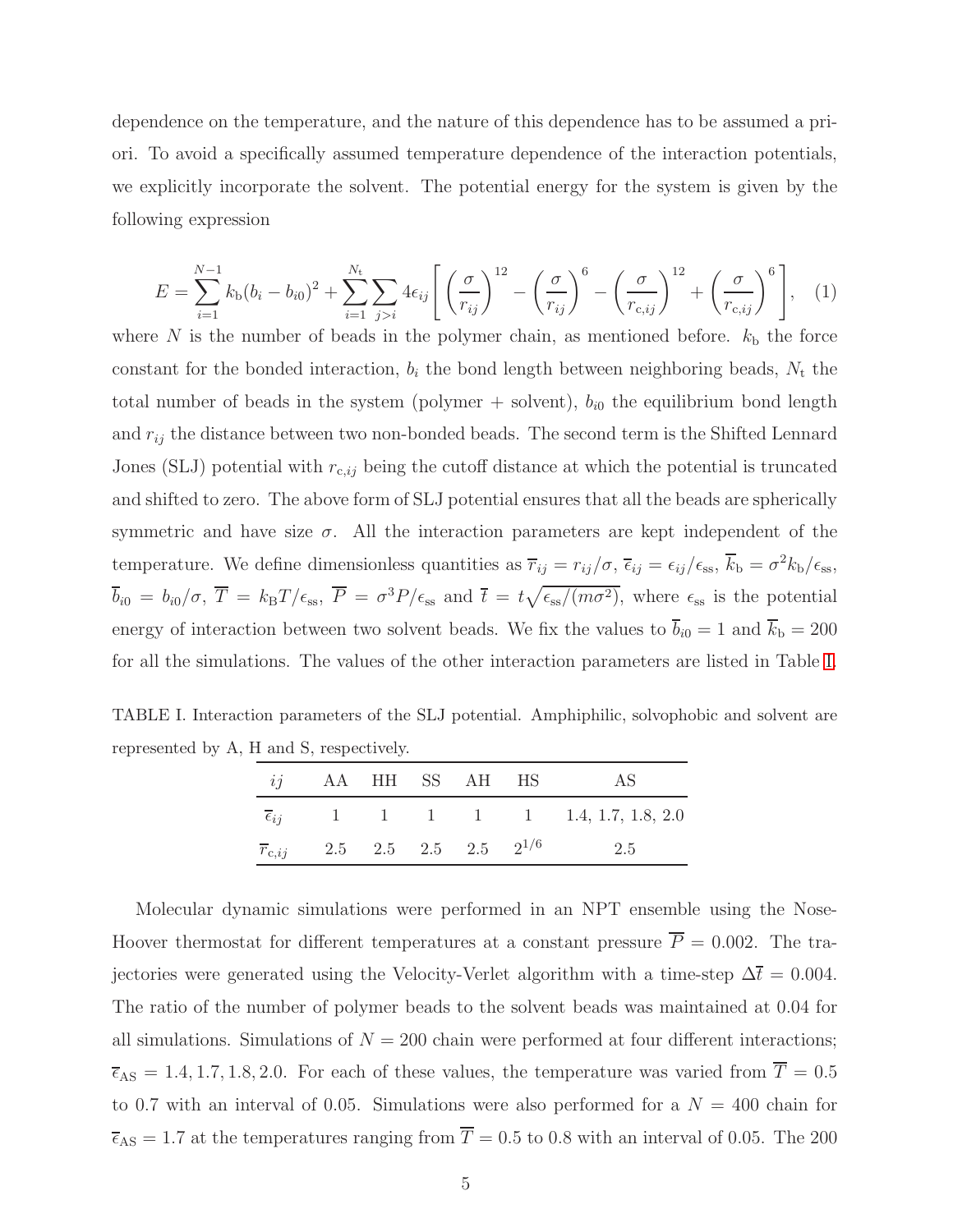and 400 bead systems were equilibrated for  $1 \times 10^8$  steps, and the data was sampled after every  $4 \times 10^6$  and  $2 \times 10^7$  steps, respectively. Four different initial configurations were used for averaging. All simulations were performed using open source molecular dynamics code LAMMPS.?

The simulation data were used for the calculation of different structural quantities. We calculated the radius of gyration,  $R_{\rm g}$ , of the polymer to monitor the swelling of the polymer chain. We define a dimensionless radius of gyration  $\overline{R}_g = R_g/\sigma$  given by the following expression

$$
\overline{R}_{g} = \sqrt{\frac{1}{N} \sum_{i=1}^{N} (\overline{r}_{i} - \overline{r}_{cm})^{2}},
$$
\n(2)

where  $N = 200$  and  $400$ ,  $\overline{r}_{cm}$  and  $\overline{r}_i$  are the dimensionless coordinates of the centre of mass of the polymer chain and the  $i$ -th bead, respectively.

The number of solvent beads,  $N_s$ , in the first solvation shell of the polymer was calculated to determine the bound solvent content. The solvent beads which were within a distance of  $\bar{r} = r/\sigma = 1.5$  from any of the polymeric beads were regarded to be part of the first solvation shell.

The effective interaction between the polymer beads was calculated using the potential of mean force  $U_{\rm AH}$ , which was calculated from the radial distribution function of the amphiphilic and solvophobic bead pairs using the following expression:[39](#page-19-10)

$$
\frac{\overline{U}_{\text{AH}}(\overline{r})}{\overline{T}} = -\ln g_{\text{AH}}(\overline{r}).\tag{3}
$$

where  $\overline{U}_{\rm AH} = U_{\rm AH}/\epsilon_{\rm ss}$  is the dimensionless potential of mean force.

#### <span id="page-5-0"></span>B. Solvophobic Potential by Kolomeisky and Widom

Our simulations indicate that the LCST is dependent on the entropy loss of the bound solvent, and the mean interaction energy difference between the bulk and the bound solvent (see Sec. [III A\)](#page-8-1). To obtain further insights related to the nature of the transition, scaling behavior, and the effect of chain flexibility, a theoretical approach is adopted where we consider the hydrophobic potential proposed by Kolomeisky and Widom (KW).[37](#page-19-9) The KW model is spherically symmetric in nature and does not relate to a specific solvent or solute, which is in correspondence with the modeling framework employed in our simulations. The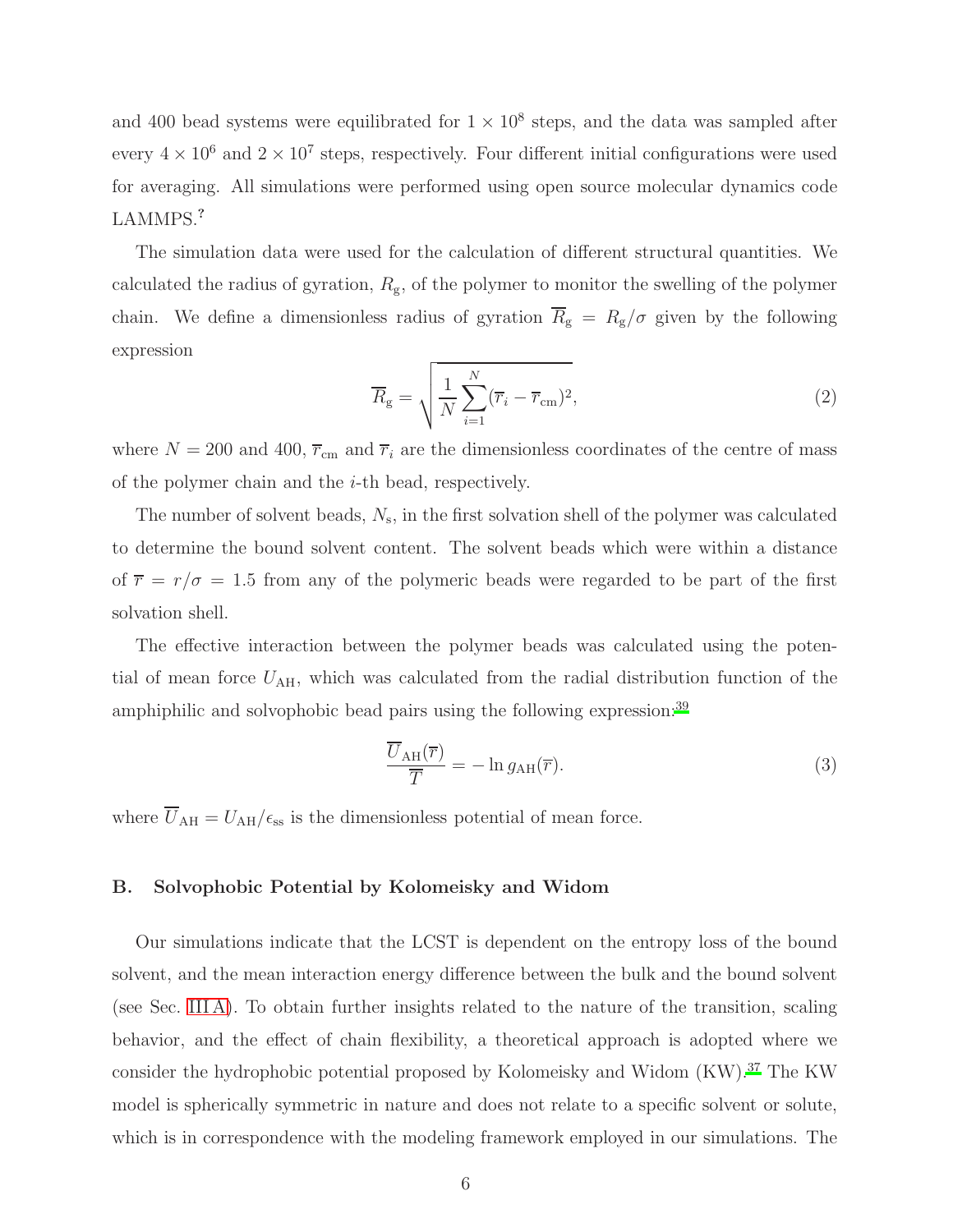

<span id="page-6-0"></span>FIG. 2. Schematic representation for the theoretical model. Black and blue beads represent monomer and solvent molecules, respectively. (a) Single polymer chain in explicit solvent, (b) single polymer chain in implicit solvent where the effect of solvent is incorporated in the monomermonomer interaction potential  $\phi(r)$ , and (c)  $\phi(r)$  modeled by the solvophobic potential given by  $\rm KW.^{37}$  $\rm KW.^{37}$  $\rm KW.^{37}$  The potential assumes a one-dimensional solvent lattice where each solvent molecule has  $q$ states. Neighboring solvent molecules exist in a bounded state (BS) when both are in the state "1" and in unbounded state (US) state otherwise. Solute can occupy interstitial sites between bounded (BS) solvent molecules.

KW model belongs to a class of implicit solvent models $40,41$  $40,41$  which incorporate different interaction energies depending on the proximity of the solvent to a solute molecule. These models have been used for studying the solubility of small solutes in water. The KW model is one of the simplest among these models as it has only two solvent interaction energies; one for the bound state and another for the bulk state. These interaction energies are analogous to the monomer-solvent interaction energy  $(\epsilon_{AS})$ , and solvent-solvent interaction energy  $(\epsilon_{SS})$ in our simulation model, respectively. Hence it can be seen that the model contains those contributions which have been emphasized in our simulation results.

In the KW-model, solvent molecules form a one-dimensional lattice with a nearest neighbor interaction, and each solvent molecule can exist in  $q$  different states denoted by  $1, 2, \cdots q$ as shown in Fig. [2.](#page-6-0) The interaction energy between the neighboring solvent molecules is  $w$ when both of them are in the state "1", and u otherwise with  $u > w$ . Here the former and the latter cases are termed as the bound state (BS) state and the unbound state (US) state, respectively. A solvent molecule in the BS state can exist only in one state, whereas that in the US state in  $q - 1$  states. Hence the entropy of a solvent molecule in the BS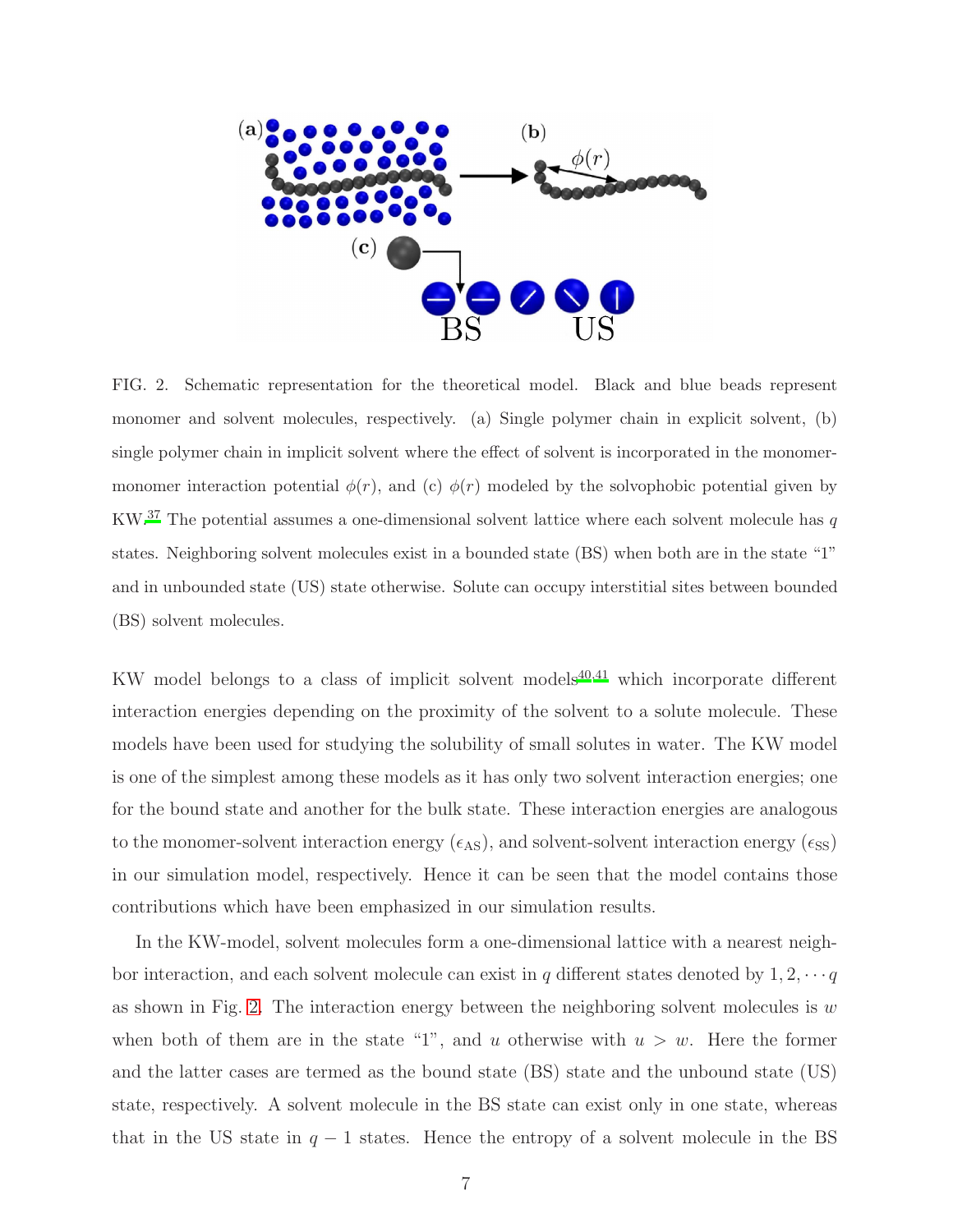state vanishes, whereas that in the US state is given by  $k_B \ln (q-1)$ . In other words, the BS state is energetically favorable  $(w < u)$ , while the US state is entropically favorable. The energetic ( $\Delta U$ ) and entropic ( $\Delta S$ ) differences between the BS and US states are  $w - u$ and  $-k_B \ln(q-1)$ , respectively. The competition between the BS and the US states can be conveniently described by a dimensionless parameter  $x$  defined as

<span id="page-7-1"></span>
$$
x = e^{(\Delta U - T\Delta S)/k_{\rm B}T} = \frac{q-1}{c},\tag{4}
$$

where

$$
c = e^{(u-w)/k_{\rm B}T}.\tag{5}
$$

Since the number of states q is constant in the KW model, x is a monotonically increasing function of the temperature. Solute molecules are allowed to occupy only the interstitial sites between the solvent molecules in the BS state. Based on these assumptions, KW obtained the solvent mediated attraction potential  $\phi(r)$  between two solute molecules (implicit solvent) for  $r > \sigma$ ,<sup>[37](#page-19-9)</sup>

<span id="page-7-0"></span>
$$
\phi(r) = -k_{\rm B}T\ln\left[1 + \left(\frac{1+Q}{1-Q}\right)\left(\frac{1-S}{1+S}\right)^{(r-\sigma)/\sigma}\right],\tag{6}
$$

where

$$
S = \left[1 - \frac{4x}{(1+x)^2} \left(1 - \frac{1}{c}\right)\right]^{1/2},\tag{7}
$$

$$
Q = \frac{\operatorname{sgn}(x-1)}{\left[1 + \frac{4x}{(x-1)^2 c}\right]^{1/2}},\tag{8}
$$

and sgn(z) is the sign function. Fig. [3](#page-8-2) shows the variation of  $\phi/k_BT$  as a function of  $\tilde{r} = r/\sigma$ for two different temperatures. The range of the solvent mediated interaction becomes shorter when the temperature is increased. From the inset of Fig. [3,](#page-8-2) it can be seen that the attraction becomes stronger for higher temperature when  $\tilde{r}$  is small. Such a behavior indicates that the monomers tend to aggregate as the temperature is increased. The large value of  $q$  used by KW was justified in order to match the temperature dependence of the solubility of non-polar solutes in water.<sup>[37](#page-19-9)</sup> From Eq.  $(6)$  it can be seen that the monomermonomer potential is temperature dependent due to the implicit nature of solvent. An important point to note is that this temperature dependence is not ad-hoc but a consequence of the underlying solvent model summarized in Fig. [2.](#page-6-0)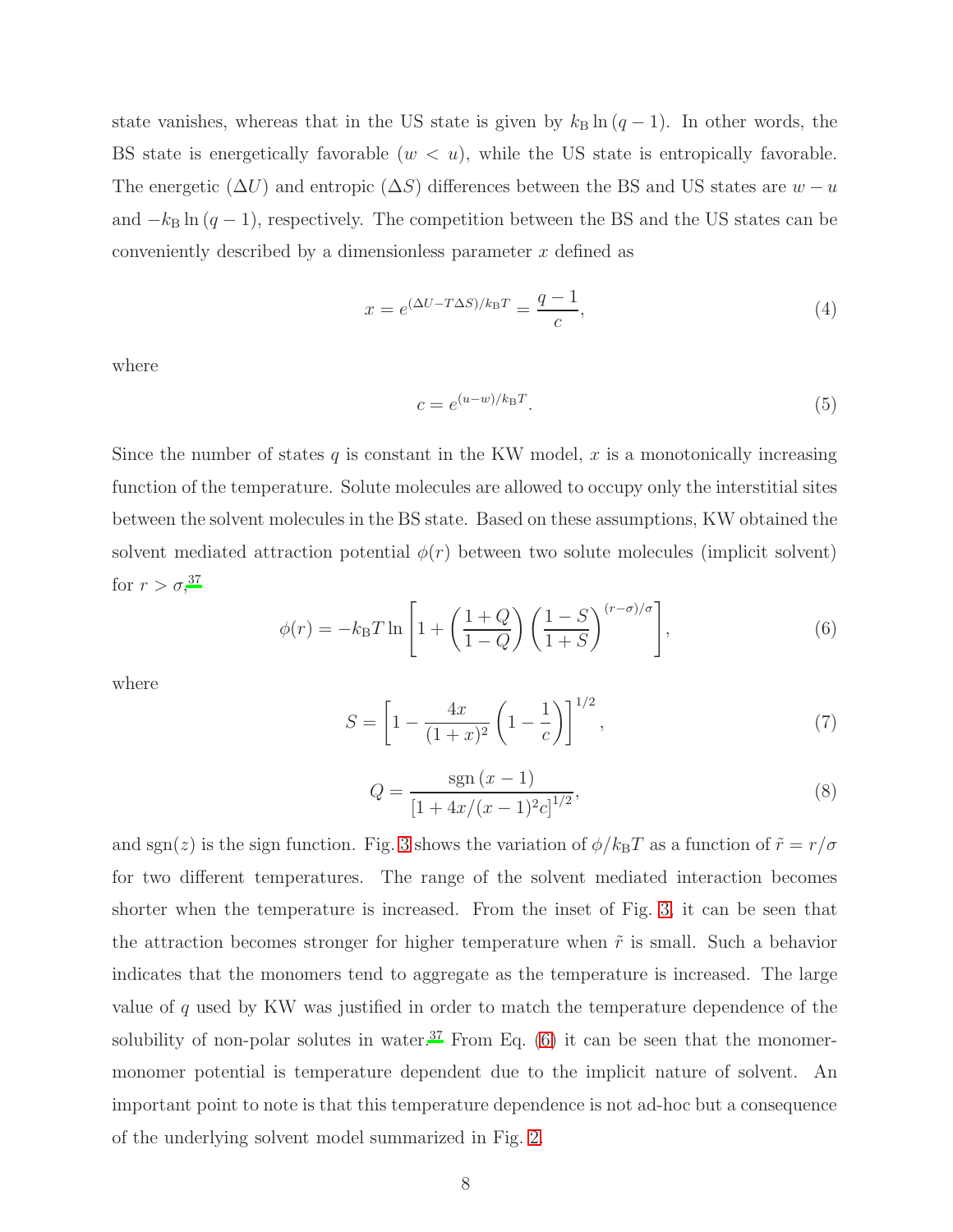

<span id="page-8-2"></span>FIG. 3. Variation of  $\phi/k_BT$  as function of  $\tilde{r} = r/\sigma$  for different  $\tilde{T}$  when  $q = 5 \times 10^5$ . The inset shows the variation at low  $\tilde{r}$  values.

## <span id="page-8-0"></span>III. RESULTS AND DISCUSSIONS

#### <span id="page-8-1"></span>A. Simulation

To examine the structural change of the polymer chain with the temperature, we plot in Fig. [4\(a\)](#page-9-0) the variation of  $\overline{R}_{\rm g}$  with  $\overline{T}$  for different  $\overline{\epsilon}_{\rm AS}$  for the  $N=200$  chain. The measured  $\overline{R}_{\rm g}$ is distinctly larger when  $\bar{\epsilon}_{AS}$  is increased, implying swelling as a result of stronger association between the amphiphilic bead and the solvent. We observe that there are three different behaviors according to the value of  $\bar{\epsilon}_{AS}$ ; (i) when  $\bar{\epsilon}_{AS} = 1.4$ , the polymer chain remains in a globular state and its  $\overline{R}_g$  is almost independent of  $\overline{T}$ , (ii) when  $\overline{\epsilon}_{AS} = 2.0$ , the polymer chain is in the coiled state at all the temperatures, and (iii) when  $\bar{\epsilon}_{AS} = 1.7$  and 1.8,  $\bar{R}_{g}$  decreases with the temperature, which is similar to the LCST behavior in thermoresponsive polymers.

To further probe the decrease in  $\overline{R}_{g}$  with the temperature, we focus on the  $N = 400$ chain for  $\bar{\epsilon}_{AS} = 1.7$ . From Fig. [4\(b\),](#page-9-1) we see that the size change with the temperature for the  $N = 400$  chain is more prominent compared to that of the  $N = 200$  chain, which is due to difference in scaling of  $\overline{R}_{g}$  with N for the coiled and globular states.<sup>[42](#page-19-13)</sup> In Fig. [4\(b\),](#page-9-1)  $\overline{R}_{g}$  decreases by 23% as the temperature is increased from  $\overline{T} = 0.55$  to 0.75. Such trends have been observed in atomistic simulations of PNiPAM-water system.<sup>[12](#page-18-12)[,17](#page-18-10)[,43](#page-20-0)</sup> Unlike the first-order LCST transition behavior observed in experimental studies of thermoresponsive polymer solutions,<sup>[8](#page-18-13)[,44](#page-20-1)[,45](#page-20-2)</sup> the transition observed in Fig. [4\(b\)](#page-9-1) shows a gradual change in  $\overline{R_g}$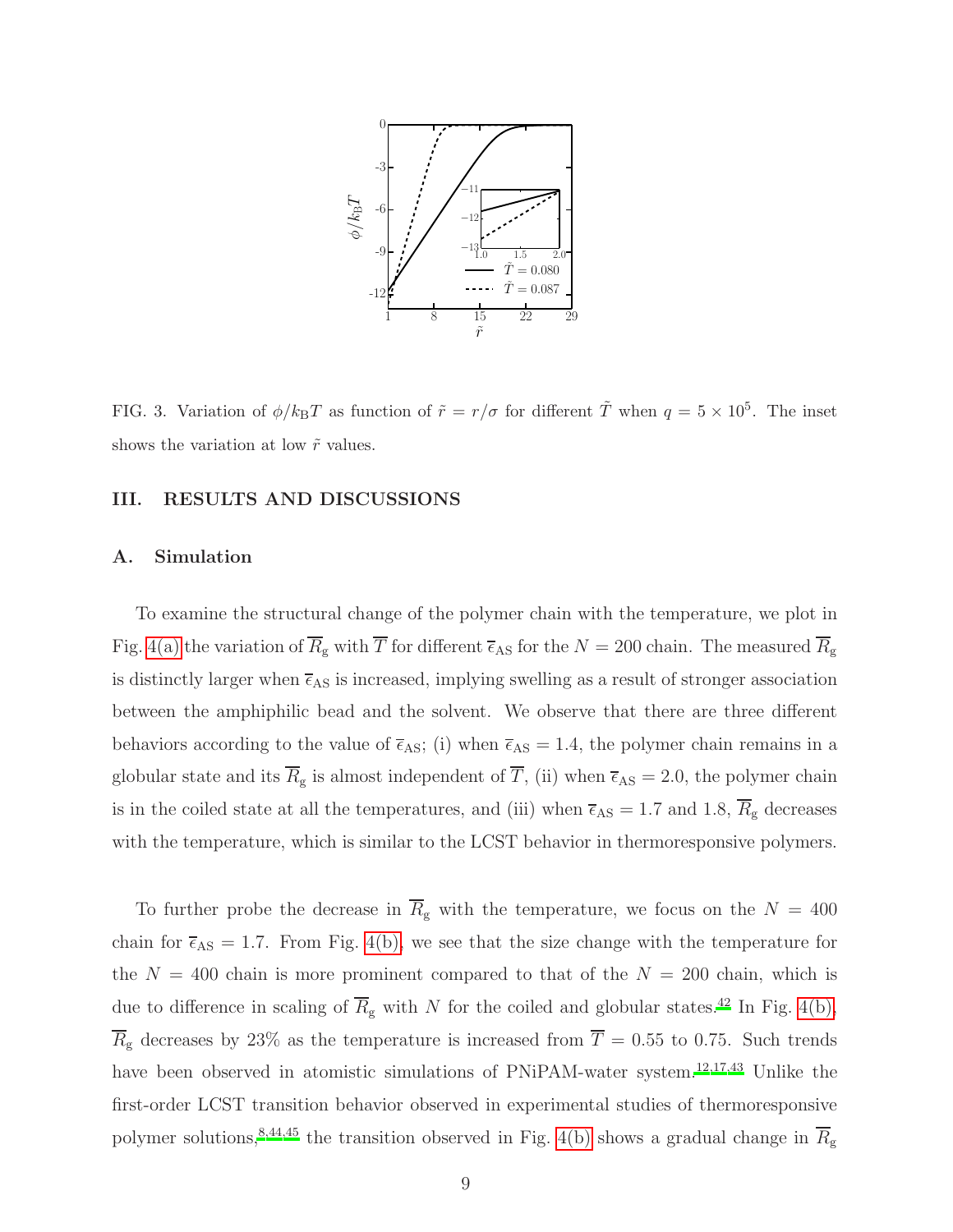<span id="page-9-0"></span>

<span id="page-9-1"></span>FIG. 4. Variation of  $\overline{R}_{g}$  of polymer chain with  $\overline{T}$  for (a) 200 bead polymer at different values of  $\overline{\epsilon}_{AS}$ , (b)  $N = 400$  chain at  $\overline{\epsilon}_{AS} = 1.7$ .

with  $\overline{T}$ . It is known that the coil-to-globule transition is a first-order transition only in the case of rigid and semirigid chains.[46](#page-20-3)[–48](#page-20-4) Hence the continuous transition in our simulation is not surprising because the polymer chain used in the simulations, is fully flexible due to the absence of the angular and dihedral interactions. This is further supported by the results of our theoretical model, where we observe that the coil-to-globule transition deviates from a first order behavior with increase in chain flexibility (see Sec [III B\)](#page-12-0). Based on the above observations, we consider that the behavior observed for  $\overline{\epsilon}_{AS}$  = 1.7 is akin to the LCST phenomenon in thermoresponsive polymers. Figure [5](#page-9-2) shows representative snapshots of  $N = 400$  chain at  $\epsilon_{AS} = 1.7$  for different temperatures, we can see that the polymer chain is in the coil-like state below  $\overline{T} = 0.6$ , while it is is the globule-like state above  $\overline{T} = 0.7$ .



<span id="page-9-2"></span>FIG. 5. Representative snapshots of equilibrated  $N = 400$  chain at  $\epsilon_{AS} = 1.7$  for different temperatures. Green and red beads represent solvophobic and amphiphilic units, respectively. (a)  $\tilde{T} = 0.55$ , (b)  $\tilde{T} = 0.6$ , (c)  $\tilde{T} = 0.7$  and (d)  $\tilde{T} = 0.8$ . Solvent beads are not included for clarity.

Hereafter we will be referring to  $\bar{\epsilon}_{AS} = 1.4$ ,  $\bar{\epsilon}_{AS} = 1.7$  and 1.8, and  $\bar{\epsilon}_{AS} = 2.0$  as low,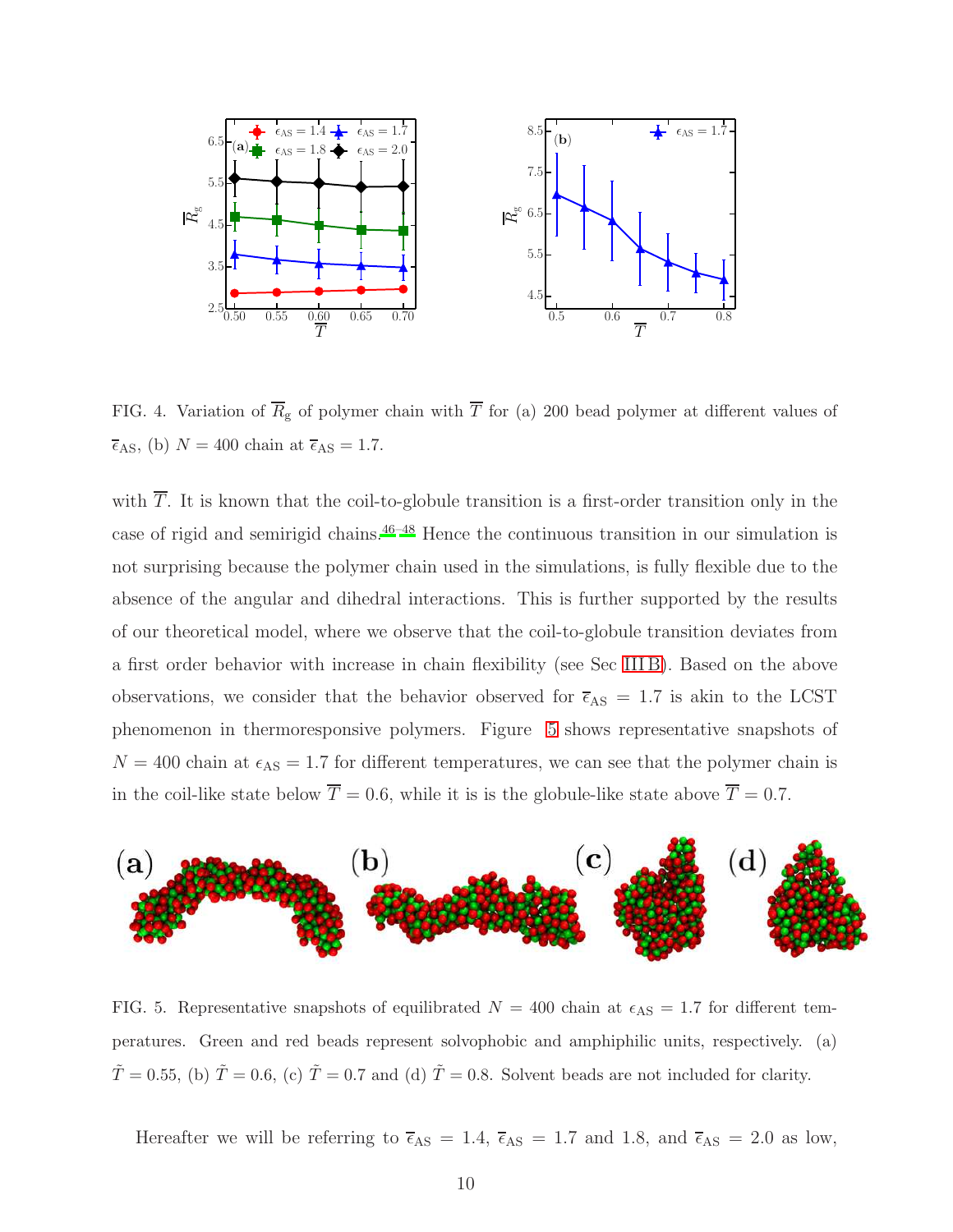<span id="page-10-0"></span>

<span id="page-10-1"></span>FIG. 6. (a) Variation of  $N_s$  with  $\overline{T}$  at different values for (a)  $N = 200$  chain at different values of  $\overline{\epsilon}_{\mathrm{AS}},$  (b)  $N=400$  chain at  $\overline{\epsilon}_{\mathrm{AS}}{=}1.7.$ 

intermediate and high values, respectively. To further understand the behavior in these three states, we examine the variation of the number of bound solvent beads,  $N_s$ , with the temperature. In Fig. [6\(a\),](#page-10-0) the number of bound solvent is found to be almost independent of  $\overline{T}$  for low and high values of  $\overline{\epsilon}_{AS}$ , whereas it decreases by increasing the temperature for intermediate values. In Fig. [6\(b\),](#page-10-1) we plot  $N_s$  for the  $N = 400$  chain as a function of T, when  $\epsilon_{AS} = 1.7$ . The decrease of  $N_s$  with the temperature is more prominent as compared with that of the  $N = 200$  chain case. Moreover,  $N_s$  markedly decreases around  $\overline{T} = 0.65$ which coincides with the temperature around which  $\overline{R}_{g}$  also decreases (see Fig. [4\(b\)\)](#page-9-1). It should be stressed that the change in  $\overline{R}_{g}$  and  $N_{s}$  with the temperature is observed in our model with minimal interactions as in Eq. [\(1\)](#page-4-1). It is important to note that even when the interaction parameters are independent of the temperature, the temperature dependence of  $R_{\rm g}$  is induced by the bound solvent number  $N_{\rm s}$  for a range of values of  $\overline{\epsilon}_{\rm AS}$ .

The above trends in the three different states can be rationalized by considering the different energy, and entropic contributions in the model system. The attraction between the amphiphilic monomer and the solvent is energetically favorable since it is stronger than the solvent-solvent interaction ( $\epsilon_{AS} > \epsilon_{SS}$ ), leading to a coil-like polymer conformation with many bound solvent beads. Whereas from the viewpoint of entropy, the solvent prefers to be in the bulk state rather than the bound state. Another important contribution is the solvation of solvophobic beads, which is unfavorable as the interaction between the solvophobic bead and the solvent is repulsive. The interplay of these contributions determines the different states of the polymer chain.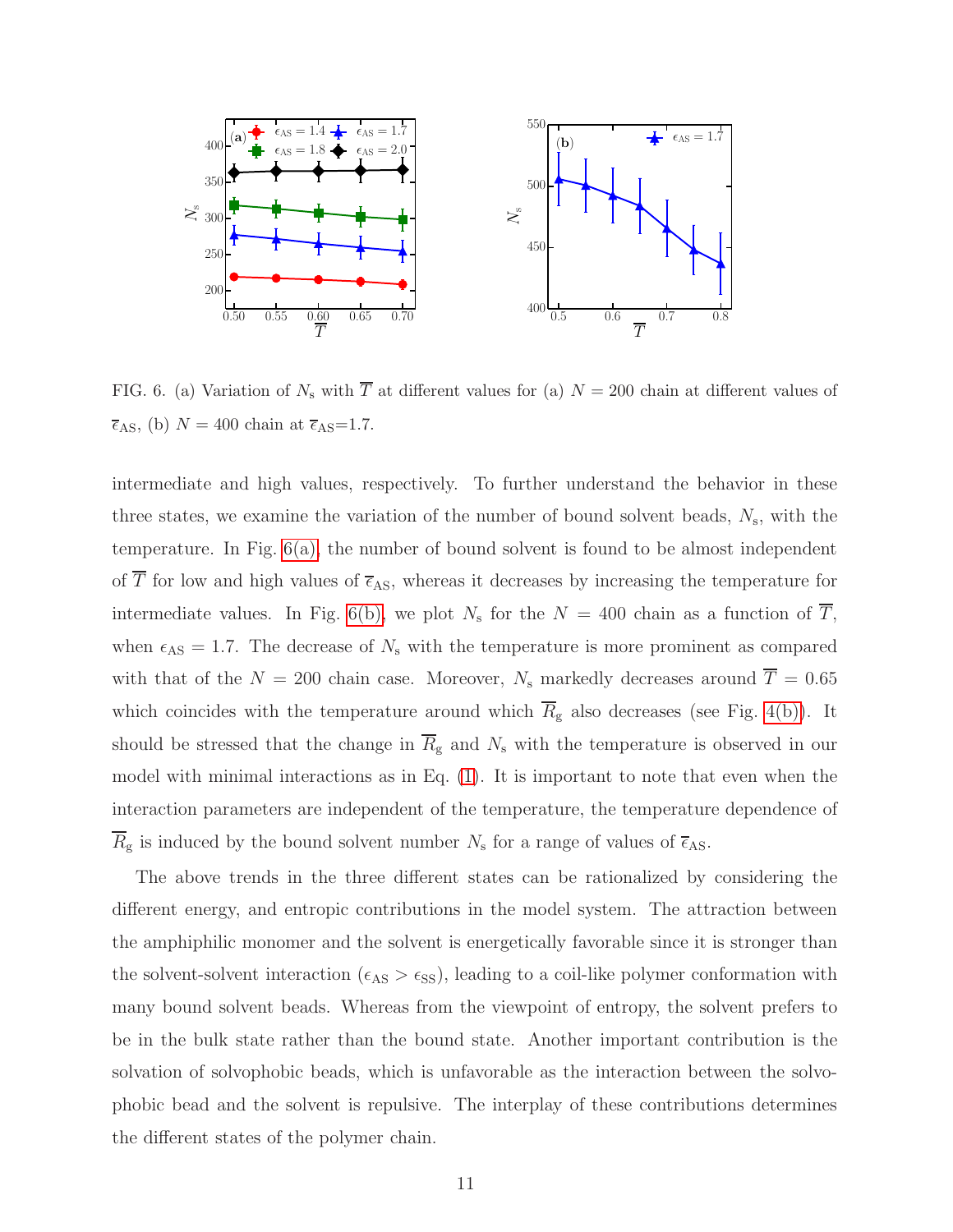Concerning intermediate  $\bar{\epsilon}_{AS}$  values, the large values of  $\bar{R}_{g}$  in the coil-like state (see Fig. [4\(b\)\)](#page-9-1) and large  $N_s$  at low temperatures (see Fig. [6\(b\)\)](#page-10-1) indicate that the attraction between the amphiphilic monomer and the solvent dominates the entropy loss of the solvent. Hence it is favorable for the solvent to solvate the solvophobic beads despite the repulsive interaction between them. With increase in the temperature, the gain in the entropy due to unbinding of the solvent leads to a reduction in the bound solvent content,  $N_s$ . In the transition region  $(0.6 \le T \le 0.7)$ , there is marked decrease of the bound solvent because the entropy gain of the solvent dominates over the amphiphilic-solvent attraction. This change in the dominant contribution makes the solvation of solvophobic beads unfavorable, leading to an attraction between the polymeric beads. Such an attraction becomes stronger with the temperature, and drives the transition from the coil-like state to the globule-like state. In Fig [7\(a\),](#page-12-1) we plot the potential of mean force,  $\overline{U}_{AH}$ , between the amphiphilic and the solvophobic beads as a function of the distance  $\overline{r}$ . Here we see that the attraction between the polymeric beads increases with the temperature. At low temperature, the attraction between the polymeric beads is screened due to the presence of solvent beads. At high temperatures, the bound solvent beads unbind due to entropy gain which reduces the screening effect, leading to the collapse of the polymer. As shown in Fig.  $7(b)$ , the increase in the attraction between polymeric beads with temperature is not observed for low  $\overline{\epsilon}_{\mathrm{AS}}$  values.

For low  $\overline{\epsilon}_{AS}$  values, both  $\overline{R}_{g}$  and  $N_{s}$  are small. This means that at these interaction strengths the entropic gain of the free solvent beads dominates over the interaction between the amphiphilic monomer and the solvent for all the temperatures. Hence the solvation of solvophobic beads is unfavorable in the entire temperature range. On the other hand, for high  $\bar{\epsilon}_{AS}$  values, both  $\bar{R}_{g}$  and  $N_{s}$  are large. This indicates that the attractive interaction is stronger than the entropy loss which leads to the binding of the solvent to the polymer. Hence, the solvation of the solvophobic beads is favored at all temperatures despite the repulsive interaction between the solvophobic monomer and the solvent.

We find from our simulations that the transition from the coil-like state to the globulelike state depends on how much the solvophobic beads can be solvated. The solvation depends on the interplay between the entropy loss of the bound solvent, and the energetic difference between the bound and the bulk solvent. The bound solvent is energetically favored as the interaction between the amphiphilic monomer and the solvent is stronger than the solvent-solvent interaction. Therefore two kinds of beads having opposite interactions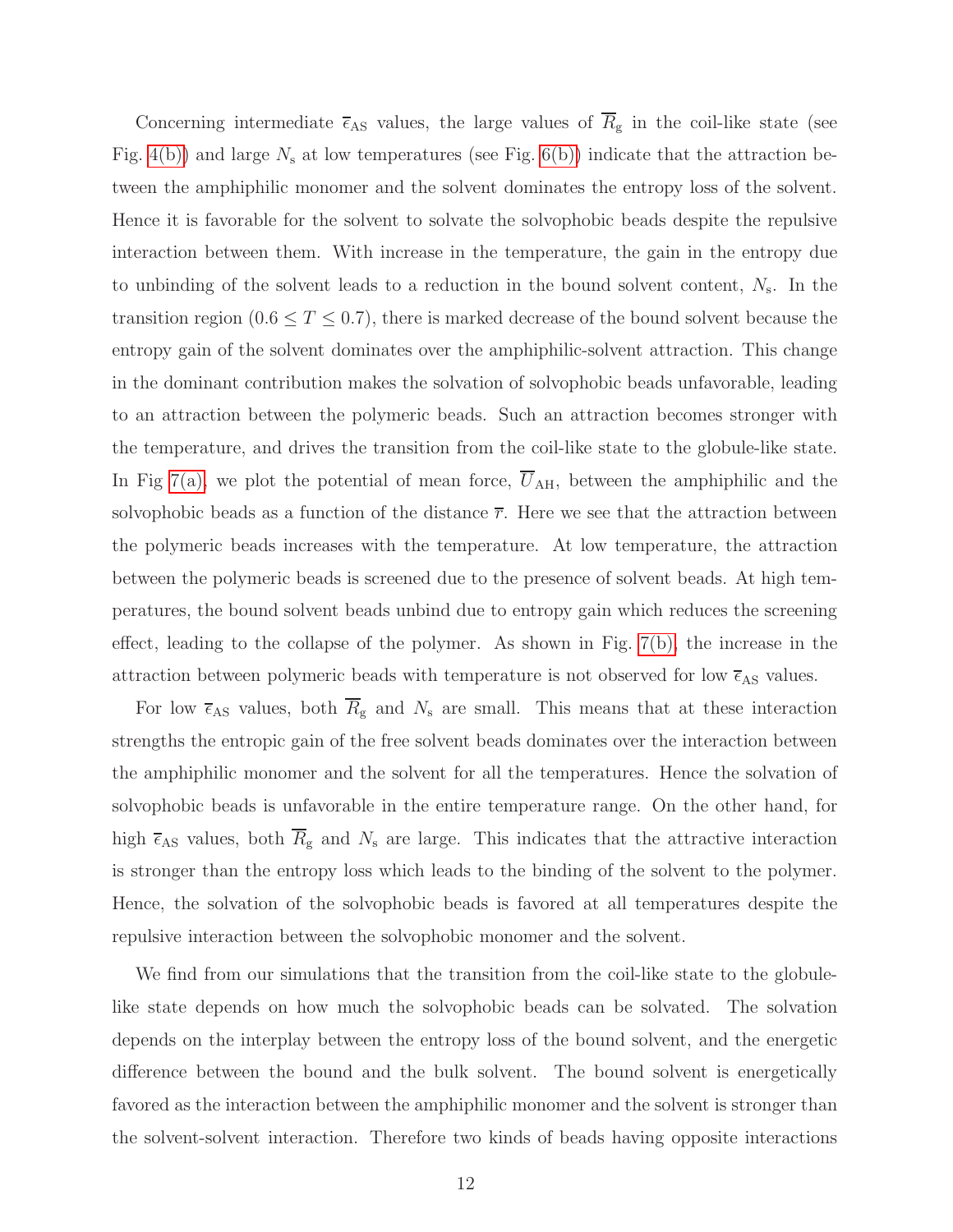<span id="page-12-1"></span>

<span id="page-12-2"></span>FIG. 7. Variation of  $\overline{U}_{\text{AH}}/k_{\text{B}}\overline{T}$  with  $\overline{r}$  at different temperatures for (a)  $N = 400$  chain at  $\overline{\epsilon}_{\text{AS}} = 1.7$ (b)  $N = 200$  chain at  $\overline{\epsilon}_{AS} = 1.4$ .

with the solvent are necessary to exhibit the LCST as long as the interaction parameters are independent of the temperature as in our case. Additionally in our simulation, we did not incorporate any specific chemical or structural details pertaining to the solvent or the polymer chain. Therefore we have demonstrated that the LCST behavior can be exhibited by a coarse-grained description of the polymer and the solvent even when the interaction parameters are independent of the temperature.

# <span id="page-12-0"></span>B. Theoretical description of the coil-to-globule transition

To study the coil-to-globule transition in the theoretical framework, we adopt the phenomenological free energy expression for a polymer chain in an implicit solvent, which has been given by Grosberg and Kuznetsov.[46](#page-20-3) We choose the KW potential (see Sec [II B\)](#page-5-0) to model the effective monomer-monomer interaction. The free energy expression for the system is as follows:

<span id="page-12-3"></span>
$$
\frac{F}{k_{\rm B}T} = \alpha^2 + \frac{1}{\alpha^2} + \frac{\sqrt{N}}{\alpha^3 \sigma^3} B + \frac{1}{\alpha^6 \sigma^6} C,\tag{9}
$$

where  $\alpha = R_{g}/(\sqrt{N}\sigma)$  characterizes the extent of the swelling, N the degree of polymerization,  $\sigma$  the diameter of the monomeric unit, B and C are the second and the third virial coefficients, respectively. The first and the second terms in the above free energy are the entropic contributions with the the coiled and the globular states given by  $\alpha > 1$  and  $\alpha$  < 1, respectively. The third and the fourth terms represent the energy contributions from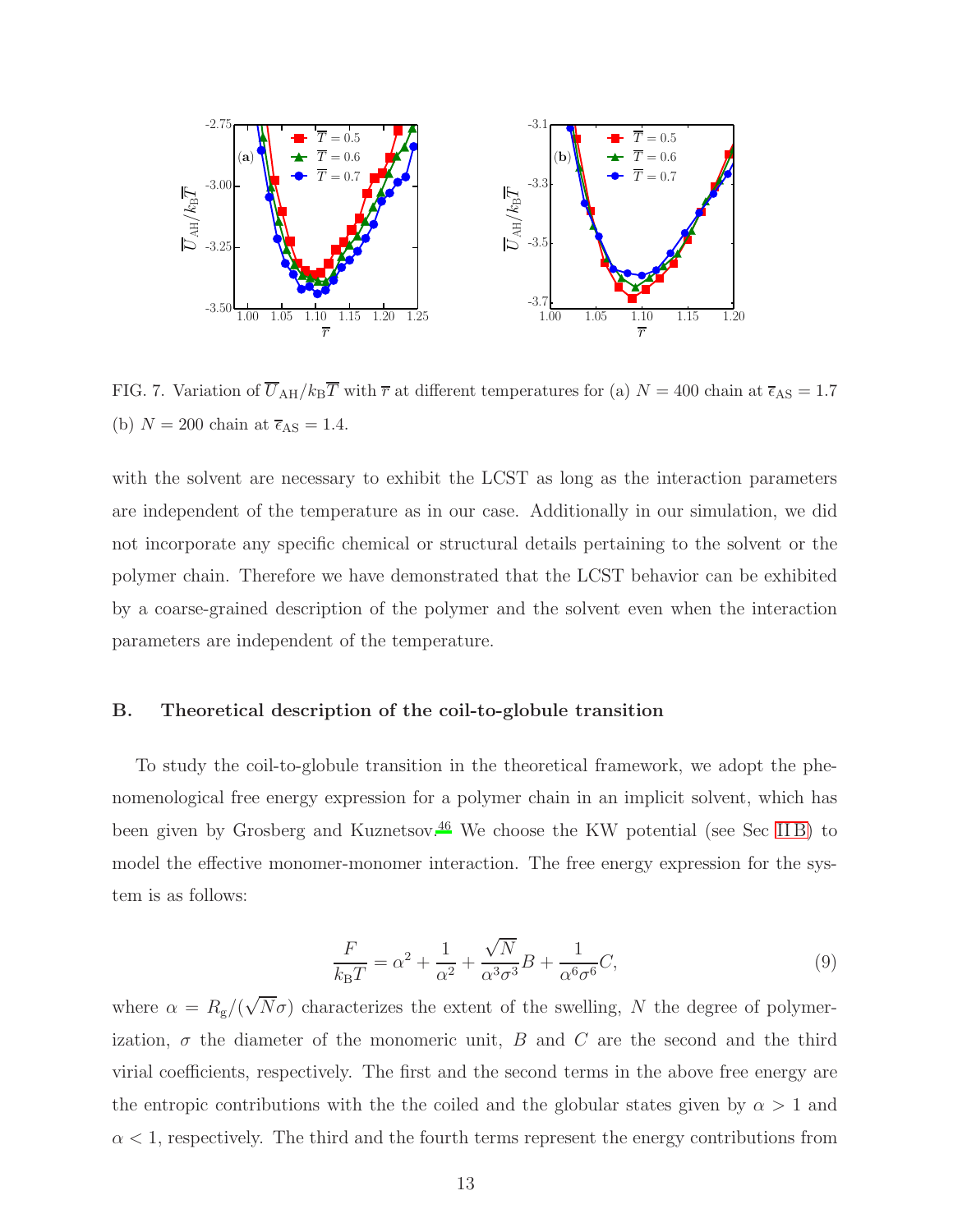the two-body and the three-body interactions, respectively. In general, the second virial coefficient  $B$  is given by

<span id="page-13-1"></span>
$$
B = 2\pi \int_0^\infty dr \, r^2 \left( 1 - e^{-\Phi(r)/k_B T} \right),\tag{10}
$$

where  $\Phi(r)$  is the monomer-monomer interaction potential. Here we assume that it has the following form:

<span id="page-13-0"></span>
$$
\Phi(r) = \begin{cases} \infty & : r < \sigma \\ \phi(r) & : r > \sigma \end{cases}, \tag{11}
$$

where  $\Phi(r)$  for  $r < \sigma$  corresponds to the (hard-core) excluded volume interaction, and  $\phi(r)$ for  $r > \sigma$  (see Eq. [\(6\)](#page-7-0)) is the KW solvophobic potential. Substituting Eqs. (6) and [\(11\)](#page-13-0) into Eq.  $(10)$ , we obtain the second virial coefficient B as

$$
B = \frac{2\pi\sigma^3}{3} \left[ 1 + 3\left(\frac{1+Q}{1-Q}\right) \left(\frac{1}{\ln L} - \frac{2}{(\ln L)^2} + \frac{2}{(\ln L)^3} \right) \right],
$$
(12)

where  $L = (1 - S)/(1 + S)$ .

Hereafter we use the dimensionless quantities such as the temperature  $\tilde{T} = k_B T/(u - w)$ , the distance  $\tilde{r} = r/\sigma$ , the solvent mediated interaction potential  $\tilde{\phi} = \phi/(u - w)$ , and the second virial coefficient  $\tilde{B} = 3B/2\pi\sigma^3$ . In Fig. [8,](#page-14-0) we plot  $\tilde{B}$  as a function of  $\tilde{T}$  for different q-values. We observe that  $\tilde{B}$  remains almost unity for low temperatures and then decreases rapidly for higher temperatures. This means that the monomer-monomer interaction is repulsive for lower temperatures, while it is attractive for higher temperatures. Moreover, the temperature corresponding to the sharp drop from the positive (repulsive) to the negative (attractive) B-values decreases when q is increased for a fixed  $u - w$  value. The significance of this observation will be discussed later.

In order to find the equilibrium polymer conformation, we minimize Eq. [\(9\)](#page-12-3) with respect to  $\alpha$ , and obtain the equation

<span id="page-13-2"></span>
$$
\alpha^5 - \alpha - \pi \sqrt{N} \tilde{B} - \frac{\tilde{C}}{\alpha^3} = 0,\tag{13}
$$

where  $\tilde{C} = 3C/\sigma^6$  is the non-dimensional third virial coefficient which is related to the rigidity of the polymer chain and has contributions from the three-body interactions such as angular interactions. We numerically solve the above equation to obtain  $\alpha$  for fixed values of q, N and  $\tilde{C}$ . In Fig. [9,](#page-15-0) we show the variation of the swelling parameter  $\alpha$  with the temperature  $\tilde{T}$  for different values of the third virial coefficient  $\tilde{C}$  when  $q = 5 \times 10^5$ . We see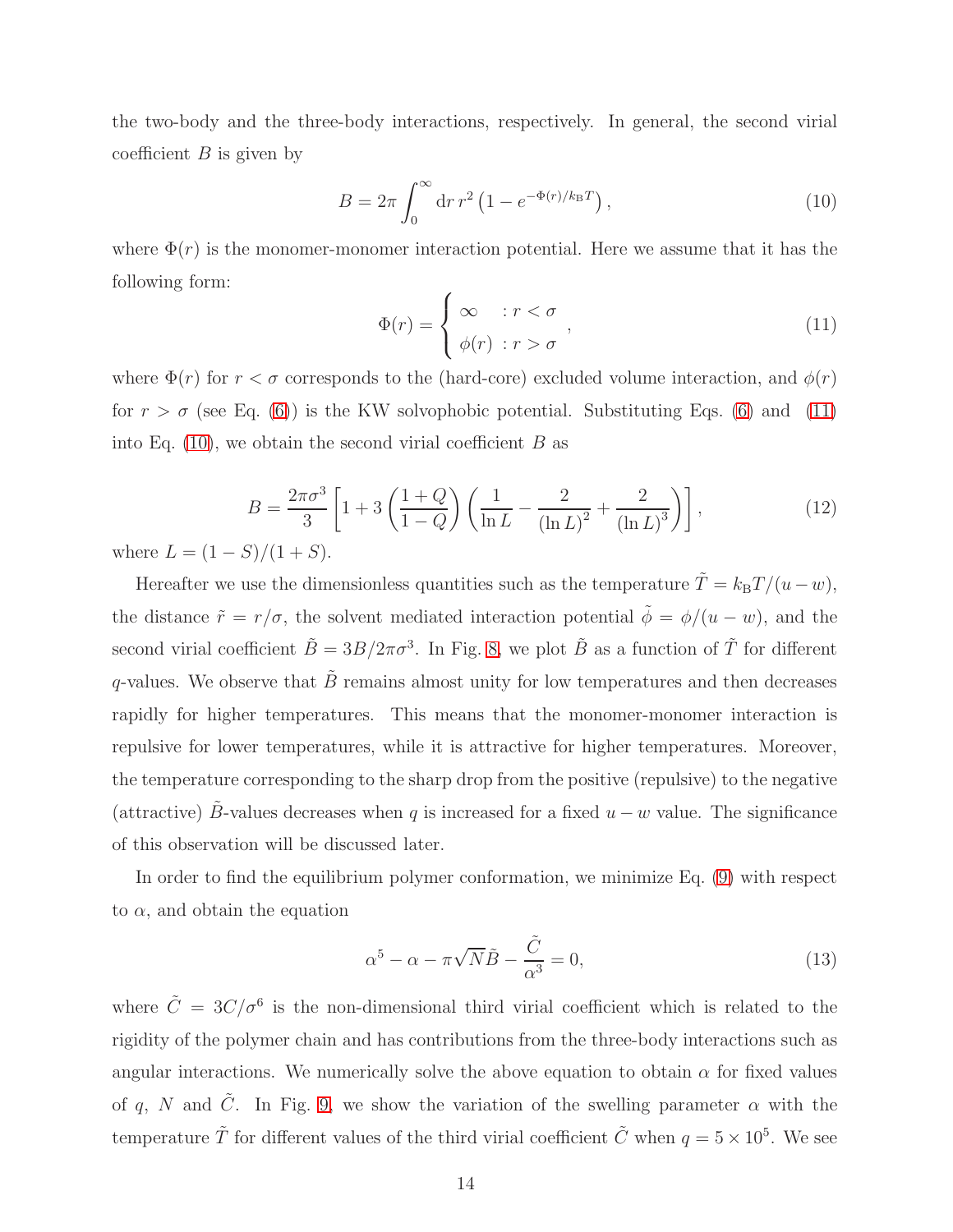

<span id="page-14-0"></span>FIG. 8. Variation of  $\tilde{B}$  with  $\tilde{T}$  for different q values.

that the polymer chain undergoes a transition from the coiled state to the globular state with increase in the temperature.

For low temperatures, the polymer chain is in the coiled state and hence large  $\alpha$ . In this case, the first and the third terms in Eq.  $(13)$  are dominant because N is also large. Then Eq. [\(13\)](#page-13-2) reduces to

$$
\alpha^5 - \pi \sqrt{N} \tilde{B} \approx 0,\tag{14}
$$

and we obtain  $R_{\rm g} \sim N^{3/5}$  corresponding to the scaling of a polymer chain in a good solvent. When the temperature is high, on the other hand, the polymer is in the globular state and  $\alpha$  becomes small. Then the third and the fourth terms dominate in Eq. [\(13\)](#page-13-2);

$$
\pi\sqrt{N}\tilde{B} + \frac{\tilde{C}}{\alpha^3} \approx 0.
$$
\n(15)

This gives the scaling  $R_{\rm g} \sim N^{1/3}$  corresponding to a polymer chain in a poor solvent.

In order to understand this coil-to-globule transition in terms of the dominant interactions, let us consider the free energy difference of a solvent molecule between the BS and US states;

$$
\Delta F = F_{\text{BS}} - F_{\text{US}} = U_{\text{BS}} - U_{\text{US}} - T(S_{\text{BS}} - S_{\text{US}}),\tag{16}
$$

where  $U_{BS}$  ( $U_{US}$ ) and  $S_{BS}$  ( $S_{US}$ ) are the energy and the entropy of the BS (US) state, respectively. Using the model parameters defined in Sec. [II B,](#page-5-0) the above quantity can be expressed as

<span id="page-14-1"></span>
$$
\Delta F = -(u - w) + k_{\rm B} T \ln (q - 1) = k_{\rm B} T \ln x,\tag{17}
$$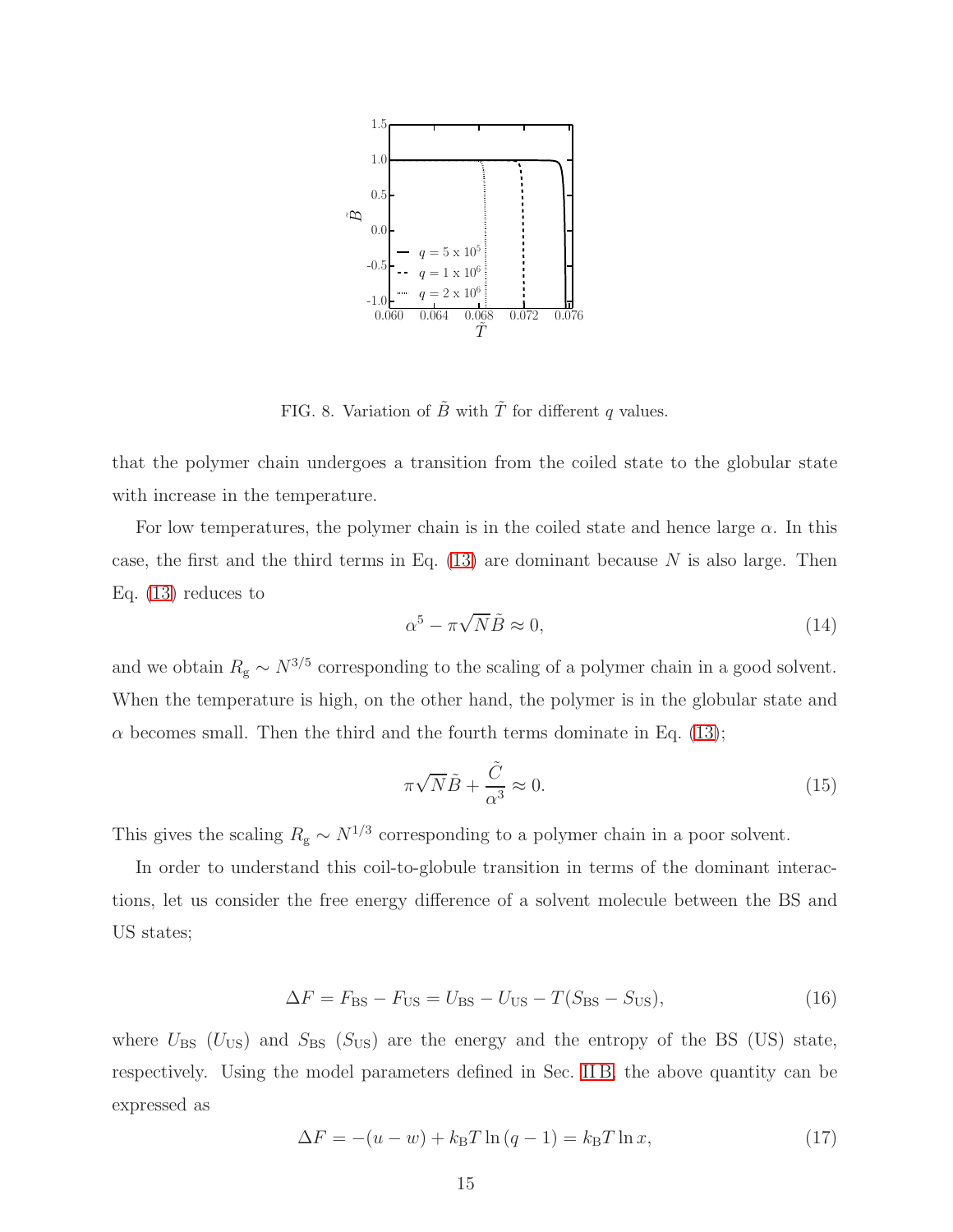

<span id="page-15-0"></span>FIG. 9. Variation of  $\alpha$  with  $\tilde{T}$  for different values of  $\tilde{C}$  when  $q = 5 \times 10^5$  and  $N = 10^5$ .

where x is defined before in Eq. [\(4\)](#page-7-1). From Eq. [\(17\)](#page-14-1) and since  $u > w$ , we find  $\Delta F < 0$ for  $x < 1$  (lower temperatures), leading to the BS state being more favorable. Given the implicit nature of the solvent in the theoretical treatment, the large value of  $\alpha$  for lower temperatures in Fig. [9](#page-15-0) is an indication of the large amount of the bound solvent. For  $x > 1$ (higher temperatures), on the other hand, the US state is more favorable and the amount of the unbound solvent increases. In this case, the attraction between the monomeric units is induced. This is seen in Fig. [8](#page-14-0) for the larger negative value of the second virial coefficient  $B$ . These solvent induced interactions drive the transition from the coiled state to the globular state. The phase transition temperature  $T^*$  determined by the condition  $\Delta F = 0$  is given by

$$
T^* = \frac{u - w}{k_B \ln (q - 1)}.
$$
\n(18)

As observed in Sec. [II B,](#page-5-0)  $T^*$  decreases as q is increased when  $u - w$  is fixed.

We further observe in Fig. [9](#page-15-0) that the nature of the transition changes from a discontinuous transition to a continuous one by increase in the third virial coefficient  $\tilde{C}$ . It is known that the third virial coefficient is larger for flexible chains. $46,47$  $46,47$  This shows that the nature of transition deviates from a first-order behavior with increase in the flexibility of the chain. Another important point is that the above argument does not include any details regrading the structure of the solvent and/or polymer which indicates that the structural details of the bound solvent are not necessary for the thermoresponsive behavior to manifest.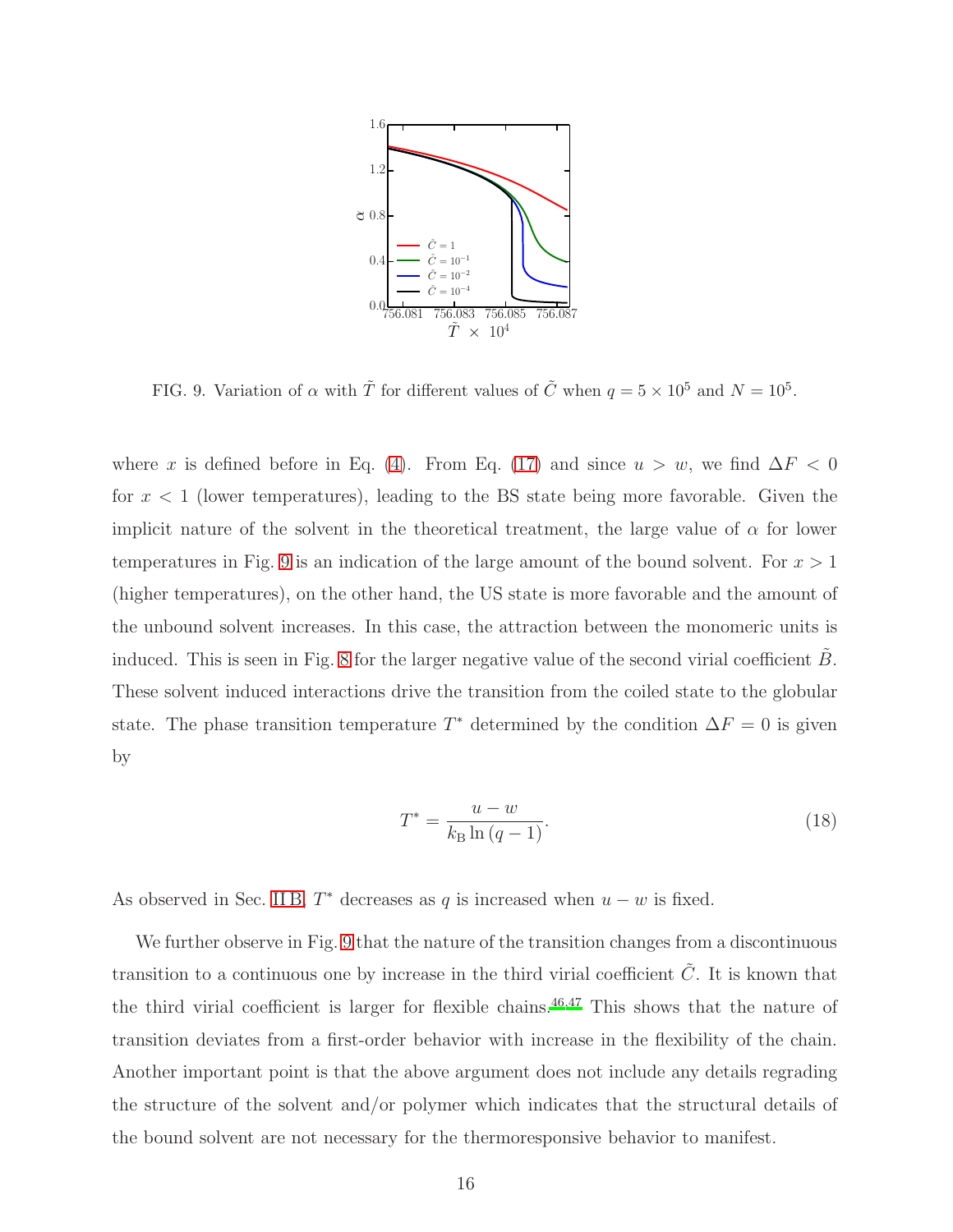# <span id="page-16-0"></span>IV. SUMMARY AND CONCLUSIONS

In this paper, we have tried to understand the single chain coil-to-globule transition of a thermoresponsive polymer through simulation and theoretical approaches. In the simulations, the model comprises of a single polymer chain in an explicit solvent with temperature independent interaction parameters. The solvent is explicitly included to avoid any ad-hoc dependence of the interaction potentials on temperature. To obtain further insights, we have adopted a theoretical framework with only those interactions that have been emphasized in our simulation studies. The theoretical model describes a single chain in an implicit solvent where the effect of solvent is included into the monomer-monomer interaction potential. For the interaction between the monomers, we have used the solvophobic potential proposed by Kolomeisky and Widom.[37](#page-19-9) The temperature dependence of the solvophobic potential is not ad-hoc in nature and arises due to the underlying solvent model.

Our simulations indicate that the LCST is dependent on the competition between the two contributions, namely, the entropy loss of the bound solvent and the mean energy difference between the bound and the bulk solvent. This hypothesis is supported by our theoretical calculations. The former favors the globular state of the polymer chain, whereas the latter prefers the coiled state. At low temperatures, solvent molecules bind to the polymer chain rather than to reside in the bulk because the bound state is energetically favorable, and the coiled state is obtained. At high temperatures, on the other hand, the entropy loss of the bound state is more dominant than its energetic gain and the solvent molecules tend to leave the polymer. Such a competition of the interactions induces a solvent driven attraction between the polymeric beads leading to the collapse of the polymer chain. These findings are supported by the experimental studies of Bischofberger and coworkers who showed that the LCST is dependent on the mean energy difference between the bound and bulk solvent.<sup>[6](#page-18-4)[,31](#page-19-6)</sup>

Another common feature between the simulation and the theory is that both of them have spherically symmetric solvent and monomeric beads. This indicates that the structural arrangement of the solvent molecules around the polymer chain is not a necessary component to be considered explicitly for the coil-to-globule transition. In other words, a coarse-grained description of the solvent is sufficient to reproduce the LCST behavior, this observation is in agreement with the experimental results of Bischofberger and coworkers, $6,31$  $6,31$  where they show that a coarse-grained representation of the solvent is sufficient to explain the LCST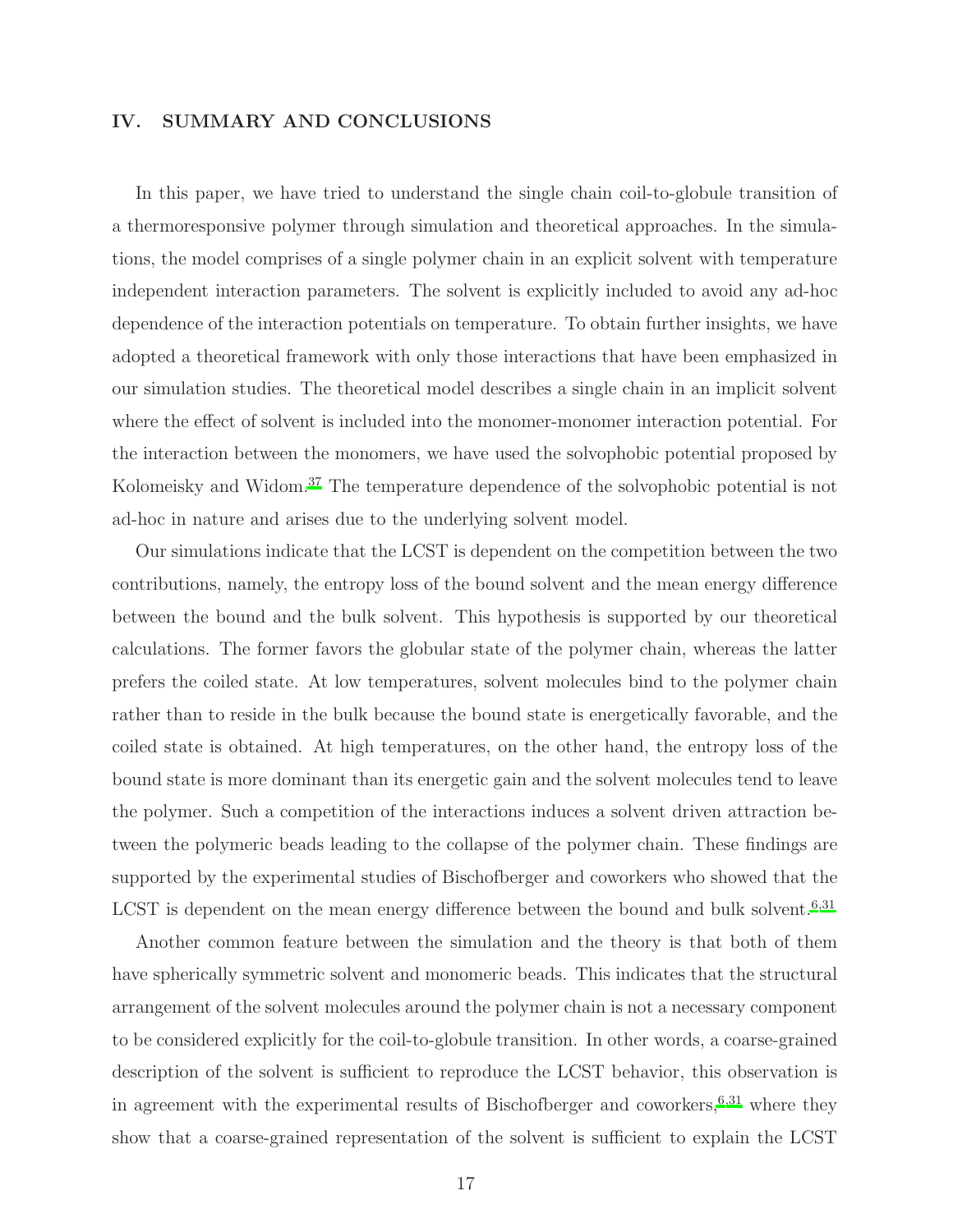and its variation with different alcohols.

In our simulations studies, it is shown that the LCST is dependent on the amphiphilicsolvent attraction and solvation of the solvophobic beads. This indicates that in the case of temperature-independent interaction parameters, two different kinds of beads with opposite interaction with the solvent are required in the monomeric unit to exhibit LCST. In the theoretical model, the solvent is implicit and the variation of solvent effects with temperature is included in the monomer-monomer interaction due to which one kind of bead is sufficient to exhibit LCST. A mixture of PNiPAM and water exhibits a first-order phase transition at 32◦C.[7](#page-18-5)[,8](#page-18-13) In our theoretical argument, we showed that the order of the transition changes from a first-order (discontinuous) to a second-order (continuous) with the increase in the chain flexibility (or the third virial coefficient). The reason why we observe only the continuous coil-to-globule transition in our simulation is because we did not take into account any angular interactions to deal with the chain flexibility. The effect of angular and dihedral interactions on the nature of the coil-to-globule transition needs to be explored further.

The variation in behavior with temperature for different  $\overline{\epsilon}_{AS}$  values (see Fig [4\(a\)\)](#page-9-0) is analogous to different polymers in the family of poly(N,N-alkyl alkyl acrylamide). Low  $\overline{\epsilon}_{AS}$  values are similar to polymers with bulky side groups such as poly(N-butyl acrylamide) which are always insoluble in water. On the other hand, high  $\bar{\epsilon}_{AS}$  values are similar to polymers such as polyacrylamide which are always soluble in water. This indicates that our coarse-grained model is able to explain the LCST behavior for different systems in the poly(N,N-alkyl,alkyl acrylamide) family of polymers. Furthermore, the model can also be utilized to study the variation of LCST due to factors such as co-solvents and additives by examining their effect on the two dominant physical interactions namely, the entropy loss of the bound solvent and the mean energy difference between the bound and the bulk solvent. This aspect will be addressed in our future studies.

# ACKNOWLEDGMENTS

The computations were carried out at the High Performance Computing Facility at IIT Madras. S.K. acknowledges support from the Grant-in-Aid for Scientific Research on Innovative Areas "*Fluctuation and Structure*" (Grant No. 25103010) from the Ministry of Education, Culture, Sports, Science, and Technology of Japan, the Grant-in-Aid for Sci-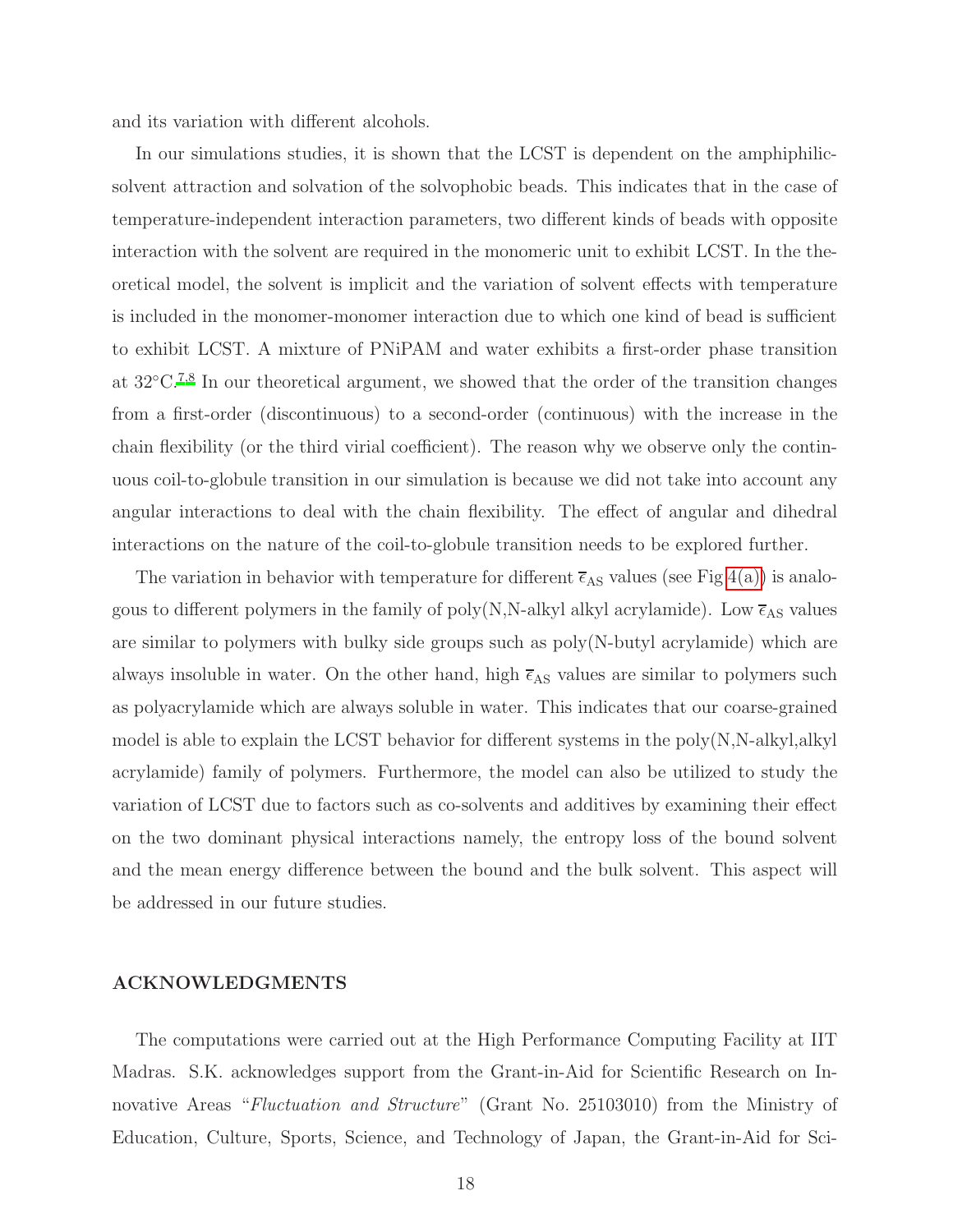entific Research (C) (Grant No. 15K05250) from the Japan Society for the Promotion of Science (JSPS), and the JSPS Core-to-Core Program "*International Research Network for Non-equilibrium Dynamics of Soft Matter*". G.S.B thanks Okamoto, Andelman, Koga and Seki for valuable discussions.

# REFERENCES

- <span id="page-18-0"></span><sup>1</sup>T. Hoare, J. Santamaria, G. F. Goya, S. Irusta, D. Lin, S. Lau, R. Padera, R. Langer, and D. S. Kohane, Nano Lett. 9, 3651 (2009).
- <span id="page-18-1"></span><sup>2</sup>T. Okano, A. Kikuchi, Y. Sakurai, Y. Takei, and N. Ogata, J. Control. Release. 36, 125 (1995).
- <span id="page-18-2"></span><sup>3</sup>T. R. Hoare and D. S. Kohane, Polymer. 49, 1993 (2008).
- <span id="page-18-3"></span><sup>4</sup>S. Sun, P. Wu, W. Zhang, W. Zhang, and X. Zhu, Soft Matter. 9, 1807 (2013).
- ${}^{5}R.$  O. Costa and R. F. Freitas, Polymer 43, 5879 (2002).
- <span id="page-18-4"></span><sup>6</sup>I. Bischofberger, D. C. E. Calzolari, and V. Trappe, Soft Matter 10, 8288 (2014).
- <span id="page-18-5"></span><sup>7</sup>X. Wang, X. Qiu, and C. Wu, Macromolecules. 31, 2972 (1998).
- <span id="page-18-13"></span><sup>8</sup>C. Wu and X. Wang, Phys. Rev. Lett. 80, 4092 (1998).
- <span id="page-18-6"></span><sup>9</sup>Y. Ono and T. Shikata, J. Am. Chem. Soc. 128, 10030 (2006).
- <span id="page-18-7"></span><sup>10</sup>S. Deshmukh, D. A. Mooney, T. McDermott, S. Kulkarni, and J. M. Don MacElroy, Soft Matter 5, 1514 (2009).
- <sup>11</sup>S. Deshmukh, D. A. Mooney, and J. M. MacElroy, Mol. Simul. **37**, 846 (2011).
- <span id="page-18-12"></span> $12$ M. Alaghemandi and E. Spohr, Macromol. Theory Simulations 21, 106 (2012).
- <span id="page-18-8"></span><sup>13</sup>S. A. Deshmukh, S. K. R. S. Sankaranarayanan, K. Suthar, and D. C. Mancini, J. Phys.Chem. B 116, 2651 (2012).
- <sup>14</sup>A. K. Tucker and M. J. Stevens, Macromolecules 45, 6697 (2012).
- $15E$ . Chiessi, A. Lonardi, and G. Paradossi, J. Phys. Chem. B  $114$ , 8301 (2010).
- <span id="page-18-9"></span><sup>16</sup>Y. Zhang, S. Furyk, D. E. Bergbreiter, and P. S. Cremer, J. Am. Chem. Soc. 127, 14505 (2005).
- <span id="page-18-10"></span><sup>17</sup>H. Du, R. Wickramasinghe, and X. Qian, J. Phys. Chem. B 114, 16594 (2010).
- <sup>18</sup>H. G. Schild and D. A. Tirrell, Langmuir 7, 665 (1991).
- <span id="page-18-11"></span> $19V$ . S. Shinde, M. V. Badiger, A. K. Lele, and R. A. Mashelkar, Langmuir 17, 2585 (2001).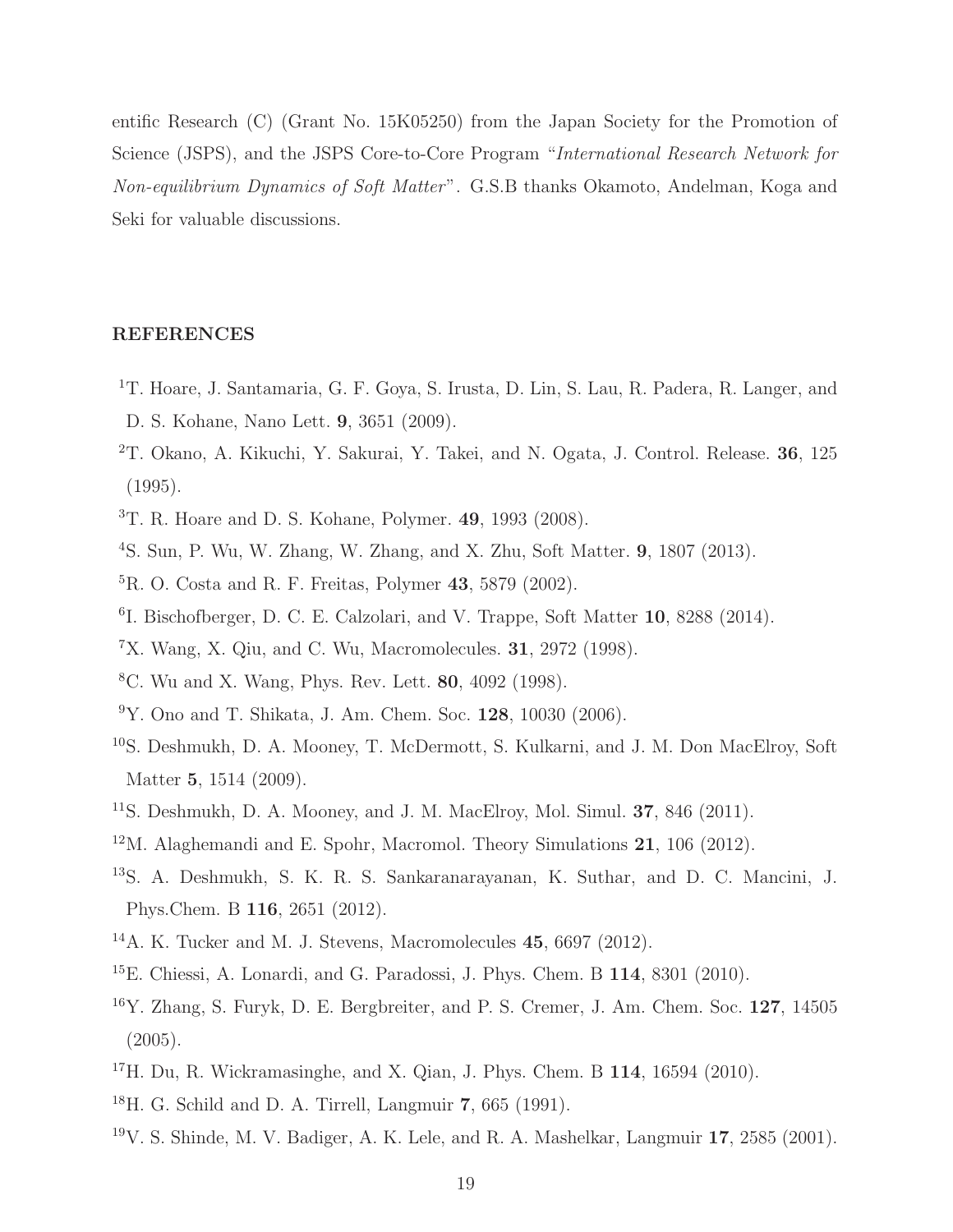- Y. Mohan, T. Premkumar, D. Joseph, and K. Geckeler, React. Funct. Polym. 67, 844 (2007).
- <span id="page-19-0"></span>X. Zhang, Y. Yang, and T. Chung, Langmuir, 18 2538 (2002).
- C. Scherzinger, A. Schwarz, A. Bardow, K. Leonhard, and W. Richtering, Curr. Opin.Colloid Interface Sci. 19, 84 (2014).
- <span id="page-19-1"></span>D. Mukherji and K. Kremer, Macromolecules 46, 9158 (2013).
- $^{24}$ D. Mukherji, C. M. Marques, and K. Kremer, Nat. Commun. 5, 4882 (2014).
- D. Mukherji, C. M. Marques, T. Stuehn, and K. Kremer, J. Chem. Phys. 142, 114903  $(2015).$
- J. Walter, V. Ermatchkov, J. Vrabec, and H. Hasse, Fluid Phase Equilib. 296, 164 (2010).
- <span id="page-19-2"></span>B. Ray, Y. Okamoto, M. Kamigaito, M. Sawamoto, K.-i. Seno, S. Kanaoka, and S. Aoshima, Polym. J. 37, 234 (2005).
- <span id="page-19-3"></span> $^{28}Y$ . Katsumoto and N. Kubosaki, Macromolecules 41, 5955 (2008).
- <span id="page-19-4"></span>Y. Okada and F. Tanaka, Macromolecules 38, 4465 (2005).
- <span id="page-19-5"></span>H. G. Schild, M. Muthukumar and D. A. Tirrell, Macromolecules 24, 948 (1991).
- <span id="page-19-6"></span>I. Bischofberger, D. C. E. Calzolari, P. De Los Rios, I. Jelezarov, and V. Trappe, Sci. Rep. , 4377 (2014).
- <span id="page-19-7"></span>J. A. Anderson and A. Travesset, Macromolecules 39, 5143 (2006).
- S. J. Marrink, H. J. Risselada, S. Yefimov, D. P. Tieleman, and A. H. de Vries, J. Phys.Chem. B 111, 7812 (2007).
- M. Mella and L. Izzo, Polymer 51, 3582 (2010).
- <span id="page-19-8"></span>J. M. Polson and N. E. Moore, J. Chem. Phys. 122, 024905 (2005).
- M. Hatakeyama and R. Faller, Phys. Chem. Chem. Phys. 9, 4662 (2007).
- <span id="page-19-9"></span>A. B. Kolomeisky and B. Widom, Faraday Discuss. 112, 81 (1999).
- S. Plimpton, J. Comput. Phys. 117, 1 (1995).
- <span id="page-19-10"></span>D. Chandler, *Introduction to modern statistical mechanics* (Oxford University Press, New York, Oxford, 1987).
- <span id="page-19-11"></span>B. Lee and G. Graziano, J. Am. Chem. Soc. 118, 5163 (1996).
- <span id="page-19-12"></span> $^{41}$ S. Moelbert and P. D. L. Rios, Macromolecules 36, 5845 (2003).
- <span id="page-19-13"></span>A. Y. Grosberg and A. R. Khokhlov, *Giant molecules: here, and there, and everywhere* (Academic Press, New York, USA, 1997).